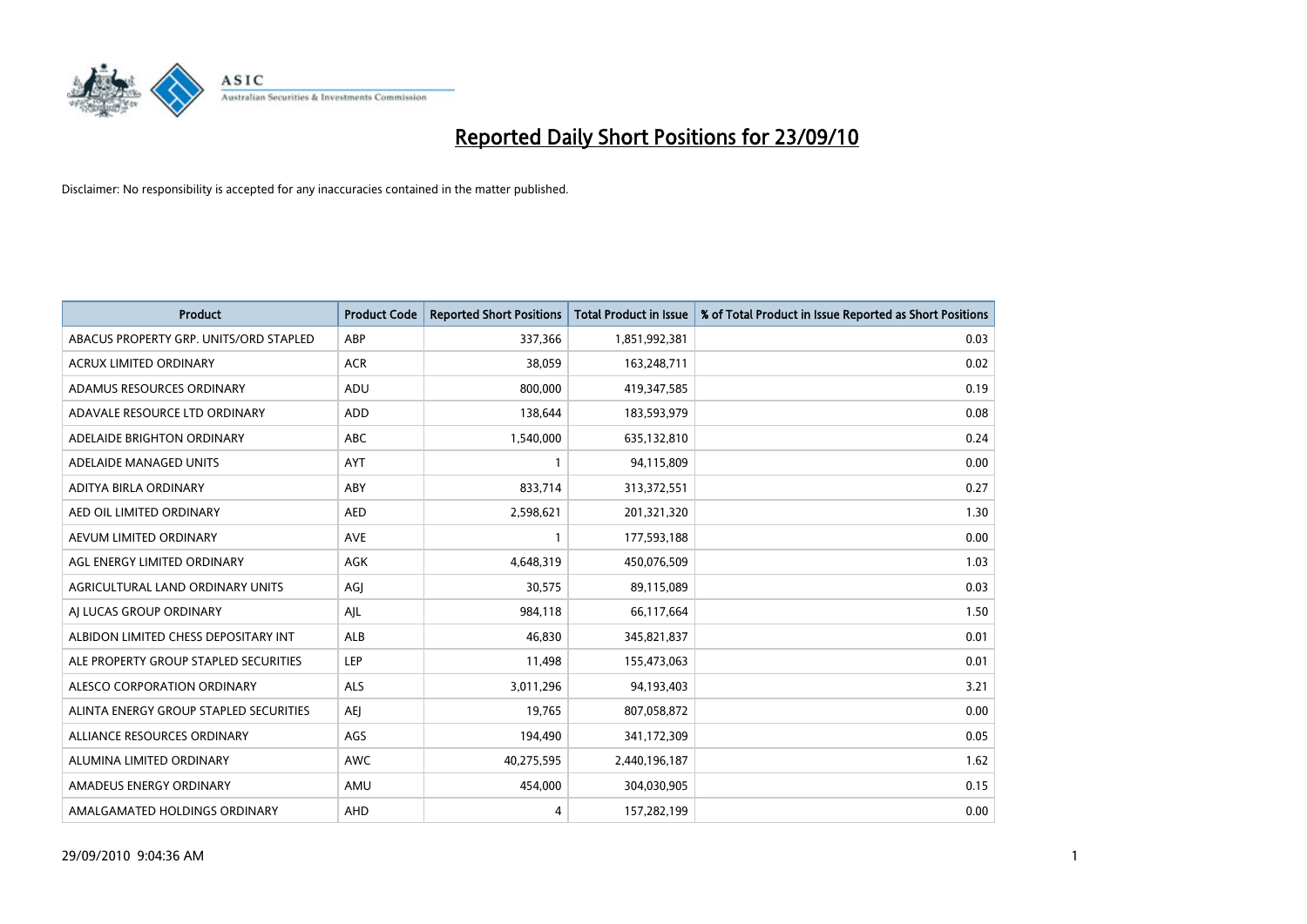

| <b>Product</b>                          | <b>Product Code</b> | <b>Reported Short Positions</b> | <b>Total Product in Issue</b> | % of Total Product in Issue Reported as Short Positions |
|-----------------------------------------|---------------------|---------------------------------|-------------------------------|---------------------------------------------------------|
| AMCOR LIMITED ORDINARY                  | <b>AMC</b>          | 3,466,428                       | 1,222,672,070                 | 0.27                                                    |
| AMP LIMITED ORDINARY                    | AMP                 | 28,475,907                      | 2,071,925,423                 | 1.34                                                    |
| ANDEAN RESOURCES LTD ORDINARY           | <b>AND</b>          | 73,478                          | 543,257,867                   | 0.01                                                    |
| ANSELL LIMITED ORDINARY                 | <b>ANN</b>          | 1,193,748                       | 132,871,402                   | 0.90                                                    |
| ANTARES ENERGY LTD ORDINARY             | <b>AZZ</b>          | 757,734                         | 299,333,110                   | 0.25                                                    |
| ANZ BANKING GRP LTD ORDINARY            | ANZ                 | 9,199,832                       | 2,559,418,024                 | 0.35                                                    |
| APA GROUP STAPLED SECURITIES            | <b>APA</b>          | 6,207,290                       | 551,689,118                   | 1.12                                                    |
| APEX MINERALS NL ORDINARY               | <b>AXM</b>          | 885,146                         | 3,567,819,909                 | 0.02                                                    |
| APN EUROPEAN RETAIL UNITS STAPLED SEC.  | <b>AEZ</b>          | 11,832                          | 544,910,660                   | 0.00                                                    |
| APN NEWS & MEDIA ORDINARY               | <b>APN</b>          | 9,877,493                       | 598,823,853                   | 1.64                                                    |
| APOLLO GAS LIMITED ORDINARY             | AZO                 | 71,180                          | 90,400,136                    | 0.08                                                    |
| AQUARIUS PLATINUM. ORDINARY             | <b>AQP</b>          | 6,439,508                       | 463,231,008                   | 1.39                                                    |
| AQUILA RESOURCES ORDINARY               | <b>AQA</b>          | 1,542,487                       | 322,862,186                   | 0.45                                                    |
| ARAFURA RESOURCE LTD ORDINARY           | <b>ARU</b>          | 115,532                         | 290,640,342                   | 0.04                                                    |
| ARDENT LEISURE GROUP STAPLED SECURITIES | AAD                 | 25,270                          | 312,836,274                   | 0.01                                                    |
| ARISTOCRAT LEISURE ORDINARY             | ALL                 | 26,781,357                      | 533,379,348                   | 5.00                                                    |
| ASCIANO GROUP STAPLED SECURITIES        | <b>AIO</b>          | 13,043,104                      | 2,926,103,883                 | 0.41                                                    |
| ASG GROUP LIMITED ORDINARY              | <b>ASZ</b>          | 285,815                         | 151,836,046                   | 0.18                                                    |
| ASPEN GROUP ORD/UNITS STAPLED           | <b>APZ</b>          | 365,446                         | 583,934,711                   | 0.06                                                    |
| ASTRO JAP PROP GROUP STAPLED SECURITIES | AJA                 | 33,470                          | 508,212,161                   | 0.00                                                    |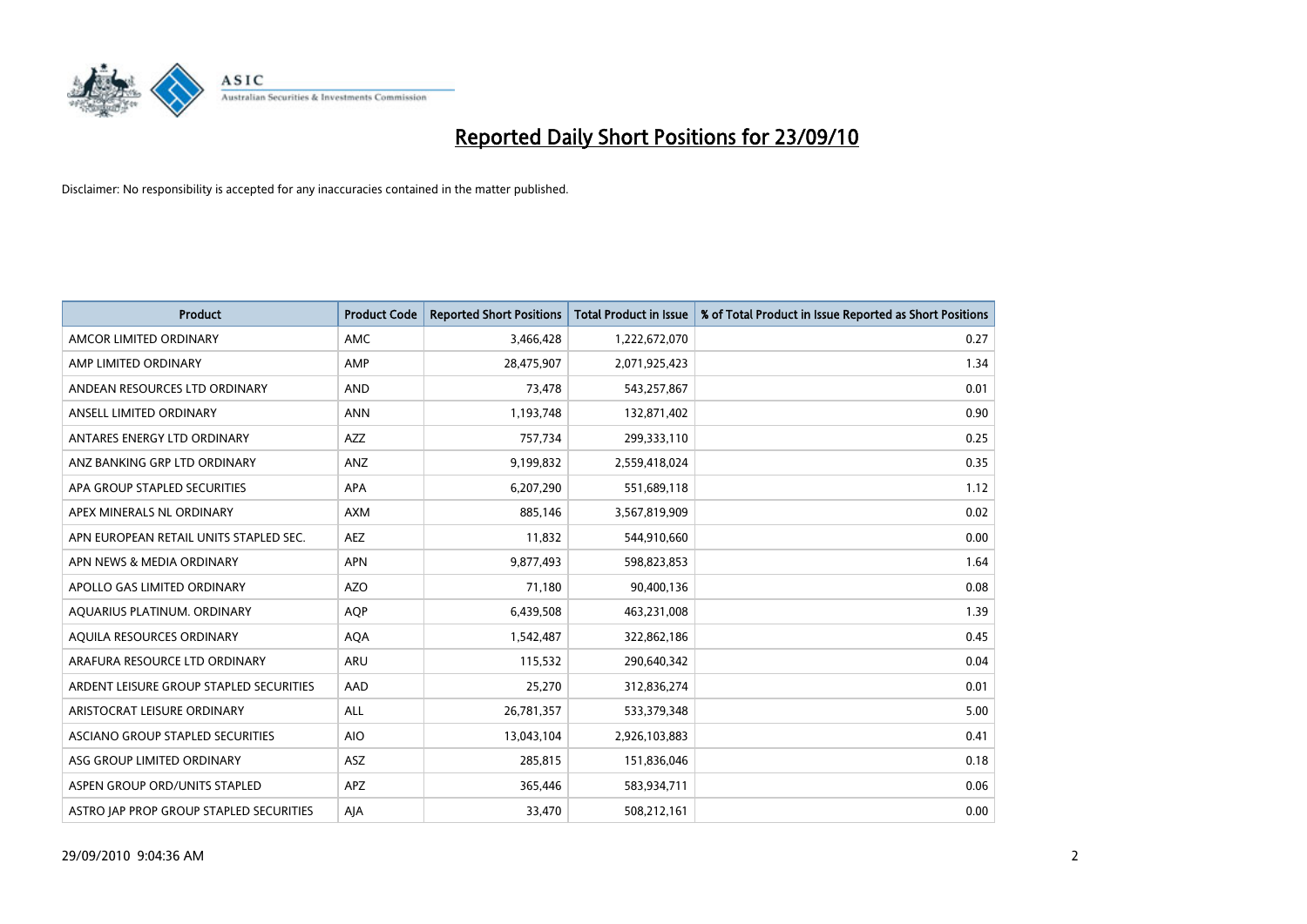

| <b>Product</b>                       | <b>Product Code</b> | <b>Reported Short Positions</b> | <b>Total Product in Issue</b> | % of Total Product in Issue Reported as Short Positions |
|--------------------------------------|---------------------|---------------------------------|-------------------------------|---------------------------------------------------------|
| ASX LIMITED ORDINARY                 | <b>ASX</b>          | 4,864,864                       | 173,576,316                   | 2.81                                                    |
| ATLAS IRON LIMITED ORDINARY          | <b>AGO</b>          | 4,038,731                       | 540,009,119                   | 0.74                                                    |
| AUCKLAND INTERNATION ORDINARY        | <b>AIA</b>          | 108                             | 1,310,392,831                 | 0.00                                                    |
| AURORA OIL & GAS ORDINARY            | <b>AUT</b>          | 843,852                         | 276,690,342                   | 0.30                                                    |
| <b>AUSDRILL LIMITED ORDINARY</b>     | ASL                 | 70,305                          | 261,820,159                   | 0.02                                                    |
| AUSENCO LIMITED ORDINARY             | AAX                 | 3,657,859                       | 122,427,576                   | 2.98                                                    |
| <b>AUSTAL LIMITED ORDINARY</b>       | ASB                 | 237,779                         | 188,069,638                   | 0.12                                                    |
| AUSTAR UNITED ORDINARY               | <b>AUN</b>          | 12,114,596                      | 1,260,071,912                 | 0.96                                                    |
| AUSTBROKERS HOLDINGS ORDINARY        | <b>AUB</b>          | 2                               | 52,736,987                    | 0.00                                                    |
| AUSTEREO GROUP LTD. ORDINARY         | <b>AEO</b>          | 118,307                         | 344,798,708                   | 0.04                                                    |
| AUSTIN ENGINEERING ORDINARY          | ANG                 | 49,625                          | 71,314,403                    | 0.07                                                    |
| AUSTRALAND PROPERTY STAPLED SECURITY | <b>ALZ</b>          | 121,656                         | 576,837,197                   | 0.02                                                    |
| AUSTRALIAN AGRICULT. ORDINARY        | AAC                 | 4,603,418                       | 264,264,459                   | 1.74                                                    |
| <b>AUSTRALIAN EDUCATION UNITS</b>    | <b>AEU</b>          | 625,000                         | 134,973,383                   | 0.46                                                    |
| AUSTRALIAN INFRASTR, UNITS/ORDINARY  | <b>AIX</b>          | 124,184                         | 620,733,944                   | 0.02                                                    |
| AUSTRALIAN MINES LTD ORDINARY        | <b>AUZ</b>          | 1,400,000                       | 6,981,662,168                 | 0.02                                                    |
| AUSTRALIAN PHARM. ORDINARY           | API                 | 813,412                         | 488,115,883                   | 0.17                                                    |
| AVEXA LIMITED ORDINARY               | <b>AVX</b>          | 243,657                         | 847,688,779                   | 0.03                                                    |
| AVOCA RESOURCES ORDINARY             | <b>AVO</b>          | 6,851,317                       | 290,892,011                   | 2.35                                                    |
| AWB LIMITED ORDINARY                 | AWB                 | 1,438,459                       | 817,304,356                   | 0.17                                                    |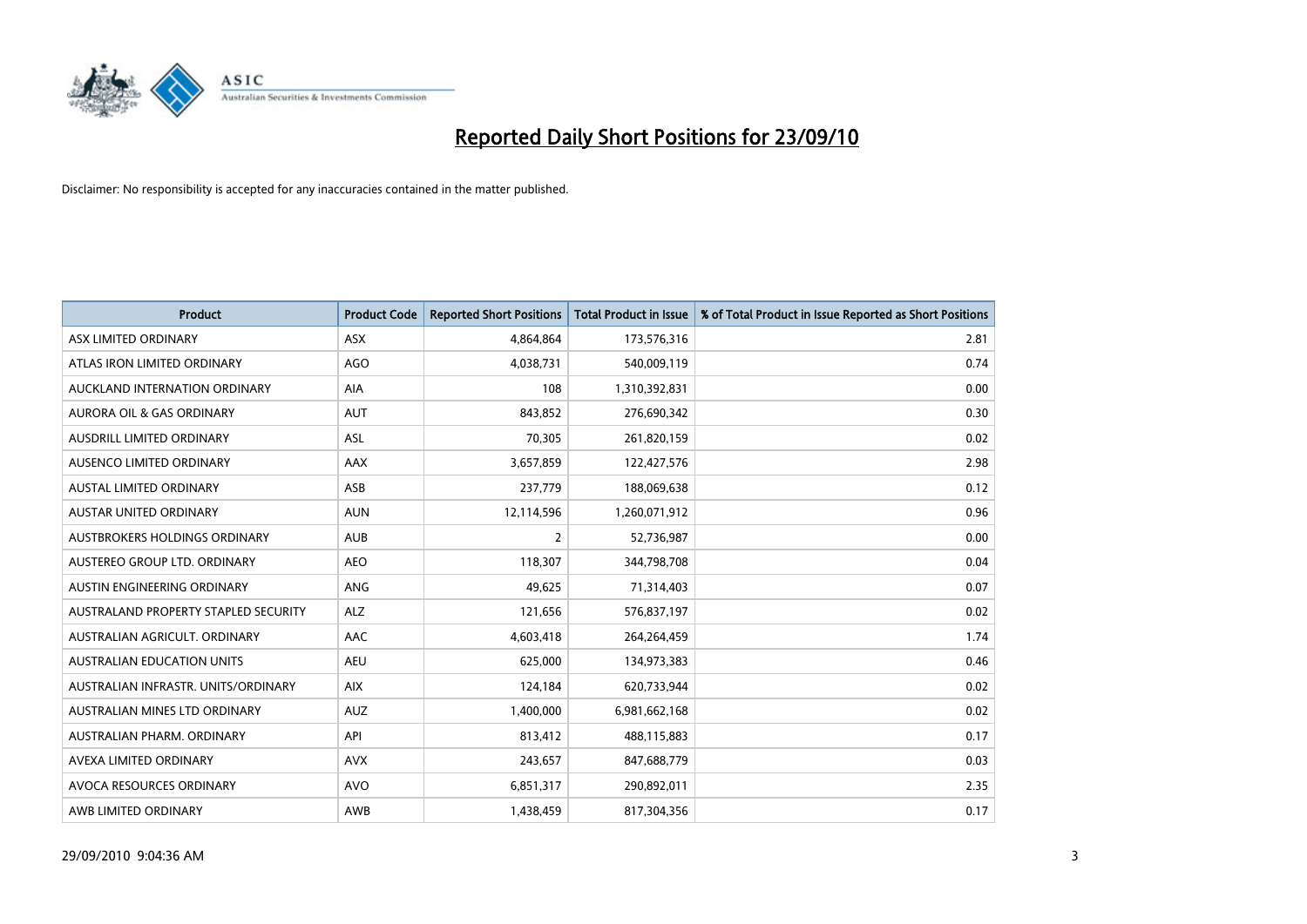

| <b>Product</b>                       | <b>Product Code</b> | <b>Reported Short Positions</b> | <b>Total Product in Issue</b> | % of Total Product in Issue Reported as Short Positions |
|--------------------------------------|---------------------|---------------------------------|-------------------------------|---------------------------------------------------------|
| AWE LIMITED ORDINARY                 | <b>AWE</b>          | 568,940                         | 521,871,941                   | 0.11                                                    |
| AXA ASIA PACIFIC ORDINARY            | <b>AXA</b>          | 11,251,457                      | 2,067,095,545                 | 0.52                                                    |
| BANK OF QUEENSLAND. ORDINARY         | <b>BOO</b>          | 1,072,369                       | 215,681,127                   | 0.49                                                    |
| <b>BANNERMAN RESOURCES ORDINARY</b>  | <b>BMN</b>          | 278,579                         | 201,710,934                   | 0.14                                                    |
| <b>BASS STRAIT OIL CO ORDINARY</b>   | <b>BAS</b>          | 1,482                           | 291,030,250                   | 0.00                                                    |
| <b>BAUXITE RESOURCE LTD ORDINARY</b> | <b>BAU</b>          | 44,797                          | 234,379,896                   | 0.02                                                    |
| BEACH ENERGY LIMITED ORDINARY        | <b>BPT</b>          | 1,660,569                       | 1,092,548,972                 | 0.15                                                    |
| BENDIGO AND ADELAIDE ORDINARY        | <b>BEN</b>          | 3,809,820                       | 354,523,668                   | 1.07                                                    |
| BENDIGO MINING LTD ORDINARY          | <b>BDG</b>          | 14,853,716                      | 509,712,735                   | 2.92                                                    |
| BERKELEY RESOURCES ORDINARY          | <b>BKY</b>          | 11,376                          | 137,590,319                   | 0.01                                                    |
| <b>BHP BILLITON LIMITED ORDINARY</b> | <b>BHP</b>          | 51,820,727                      | 3,356,081,497                 | 1.51                                                    |
| <b>BILLABONG ORDINARY</b>            | <b>BBG</b>          | 5,531,843                       | 253,122,552                   | 2.21                                                    |
| <b>BIOTA HOLDINGS ORDINARY</b>       | <b>BTA</b>          | 1,544,125                       | 179,878,356                   | 0.85                                                    |
| <b>BISALLOY STEEL ORDINARY</b>       | <b>BIS</b>          | 84.480                          | 216,455,965                   | 0.04                                                    |
| BKI INVESTMENT LTD ORDINARY          | <b>BKI</b>          | 508                             | 420,919,092                   | 0.00                                                    |
| <b>BLACKTHORN RESOURCES ORDINARY</b> | <b>BTR</b>          | 35,848                          | 106,885,300                   | 0.03                                                    |
| <b>BLUESCOPE STEEL LTD ORDINARY</b>  | <b>BSL</b>          | 17,238,915                      | 1,823,322,017                 | 0.94                                                    |
| <b>BOART LONGYEAR ORDINARY</b>       | <b>BLY</b>          | 3,322,434                       | 461,163,412                   | 0.71                                                    |
| <b>BOOM LOGISTICS ORDINARY</b>       | <b>BOL</b>          | 337,999                         | 460,795,156                   | 0.07                                                    |
| BORAL LIMITED, ORDINARY              | <b>BLD</b>          | 22,407,740                      | 718,853,617                   | 3.11                                                    |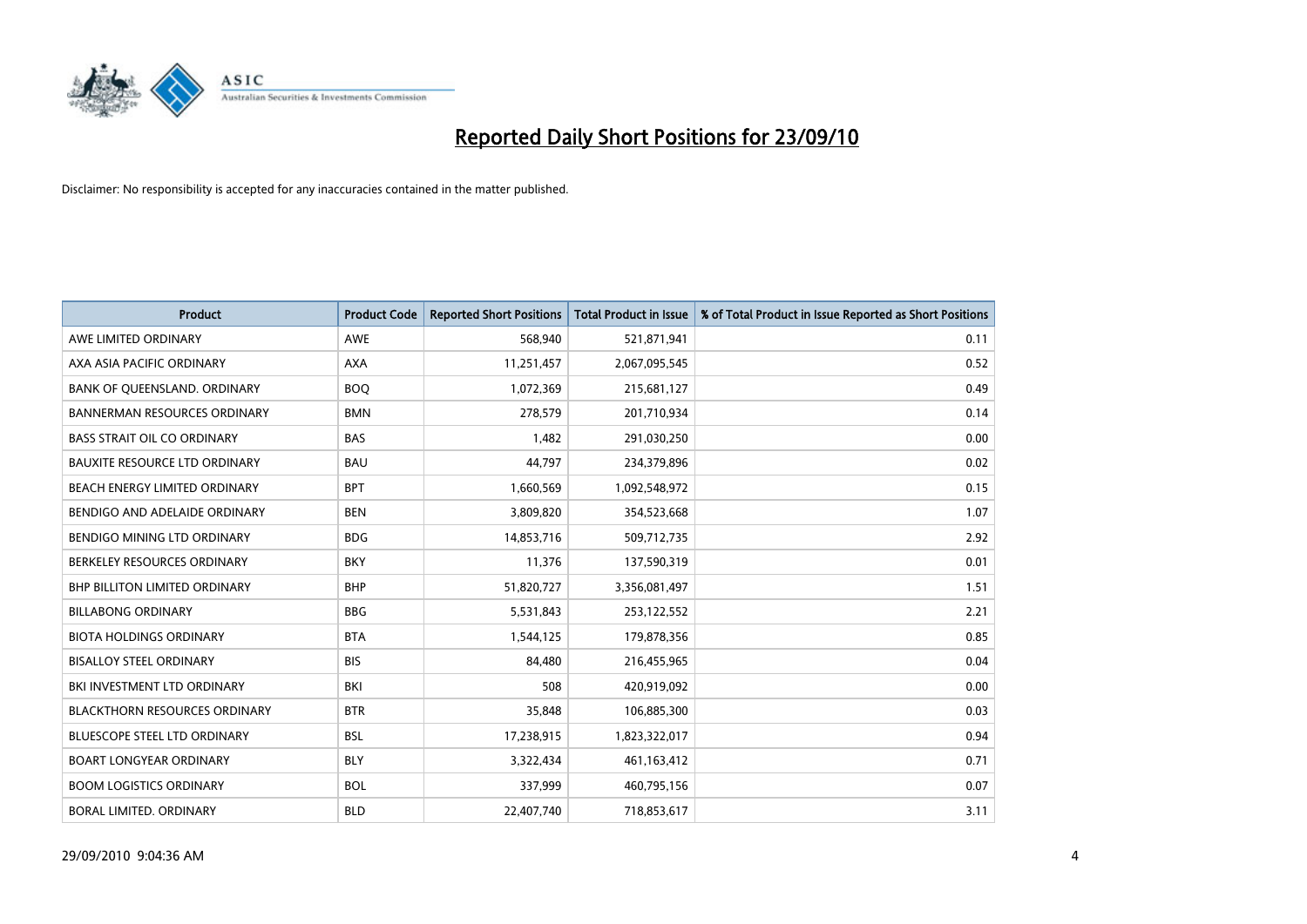

| <b>Product</b>                           | <b>Product Code</b> | <b>Reported Short Positions</b> | <b>Total Product in Issue</b> | % of Total Product in Issue Reported as Short Positions |
|------------------------------------------|---------------------|---------------------------------|-------------------------------|---------------------------------------------------------|
| BOTSWANA METALS LTD ORDINARY             | <b>BML</b>          | 7,000                           | 106,087,760                   | 0.01                                                    |
| <b>BOW ENERGY LIMITED ORDINARY</b>       | <b>BOW</b>          | 2,739,998                       | 280,607,187                   | 0.98                                                    |
| <b>BRADKEN LIMITED ORDINARY</b>          | <b>BKN</b>          | 628.057                         | 139,346,259                   | 0.45                                                    |
| <b>BRAMBLES LIMITED ORDINARY</b>         | <b>BXB</b>          | 12,898,298                      | 1,422,582,768                 | 0.88                                                    |
| <b>BREVILLE GROUP LTD ORDINARY</b>       | <b>BRG</b>          | 2,740                           | 129,515,322                   | 0.00                                                    |
| <b>BRICKWORKS LIMITED ORDINARY</b>       | <b>BKW</b>          | 18,659                          | 147,235,904                   | 0.02                                                    |
| <b>BROCKMAN RESOURCES ORDINARY</b>       | <b>BRM</b>          | 174,414                         | 141,588,151                   | 0.13                                                    |
| BT INVESTMENT MNGMNT ORDINARY            | <b>BTT</b>          | 543,614                         | 160,000,000                   | 0.34                                                    |
| <b>BUNNINGS WAREHOUSE ORDINARY UNITS</b> | <b>BWP</b>          | 425,234                         | 427,042,646                   | 0.11                                                    |
| <b>BURU ENERGY ORDINARY</b>              | <b>BRU</b>          | 171,612                         | 182,769,813                   | 0.09                                                    |
| CABCHARGE AUSTRALIA ORDINARY             | CAB                 | 2,610,708                       | 120,437,014                   | 2.14                                                    |
| <b>CALTEX AUSTRALIA ORDINARY</b>         | <b>CTX</b>          | 6,848,225                       | 270,000,000                   | 2.54                                                    |
| CAMPBELL BROTHERS ORDINARY               | <b>CPB</b>          | 532,841                         | 63,517,495                    | 0.84                                                    |
| CAPE LAMBERT RES LTD ORDINARY            | <b>CFE</b>          | 298,467                         | 593,166,467                   | 0.05                                                    |
| <b>CARBON ENERGY ORDINARY</b>            | <b>CNX</b>          | 476,990                         | 609,497,650                   | 0.07                                                    |
| <b>CARDNO LIMITED ORDINARY</b>           | CDD                 | 12,795                          | 105,599,600                   | 0.01                                                    |
| CARNARVON PETROLEUM ORDINARY             | <b>CVN</b>          | 1,914,826                       | 686,759,634                   | 0.28                                                    |
| CARNEGIE WAVE ENERGY ORDINARY            | <b>CWE</b>          | 83,000                          | 565,237,627                   | 0.01                                                    |
| <b>CARPATHIAN RESOURCES ORDINARY</b>     | <b>CPN</b>          | 75,000                          | 265,533,501                   | 0.03                                                    |
| CARPENTARIA EXP. LTD ORDINARY            | CAP                 | 9,777                           | 93,821,301                    | 0.01                                                    |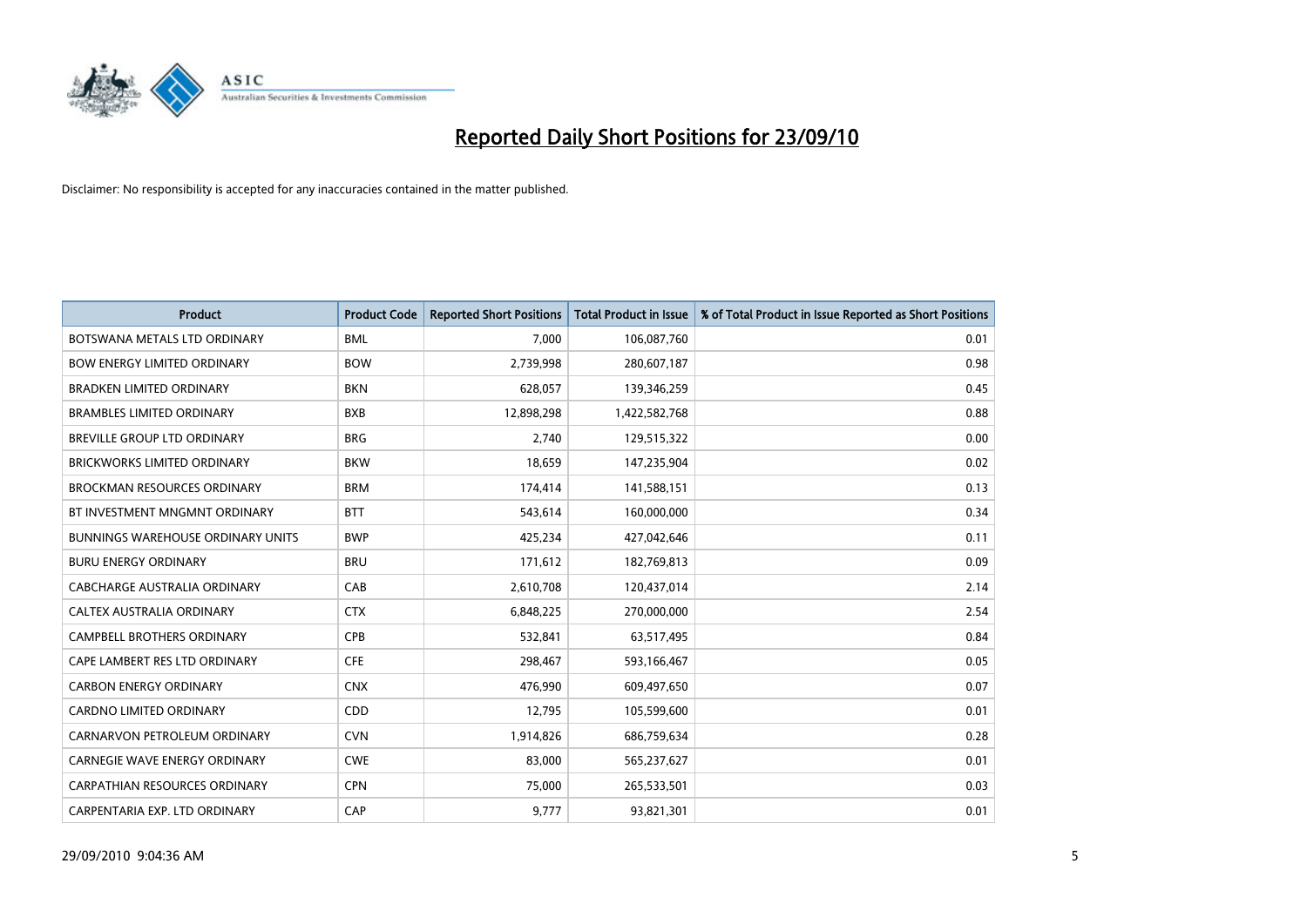

| <b>Product</b>                           | <b>Product Code</b> | <b>Reported Short Positions</b> | <b>Total Product in Issue</b> | % of Total Product in Issue Reported as Short Positions |
|------------------------------------------|---------------------|---------------------------------|-------------------------------|---------------------------------------------------------|
| CARSALES.COM LTD ORDINARY                | <b>CRZ</b>          | 1,002,104                       | 232,500,800                   | 0.43                                                    |
| CASH CONVERTERS ORD/DIV ACCESS           | CCV                 | 17,624                          | 379,761,025                   | 0.00                                                    |
| <b>CASPIAN OIL &amp; GAS ORDINARY</b>    | <b>CIG</b>          | 50,000                          | 1,331,500,513                 | 0.00                                                    |
| CATALPA RESOURCES ORDINARY               | CAH                 | 164,757                         | 162,752,409                   | 0.10                                                    |
| <b>CEC GROUP LIMITED ORDINARY</b>        | CEG                 | 1,750                           | 79,662,662                    | 0.00                                                    |
| <b>CELLNET GROUP ORDINARY</b>            | <b>CLT</b>          | 1,342                           | 73,122,185                    | 0.00                                                    |
| <b>CENTENNIAL COAL ORDINARY</b>          | <b>CEY</b>          | 898,524                         | 395,028,737                   | 0.23                                                    |
| CENTRAL PETROLEUM ORDINARY               | <b>CTP</b>          | 11,455                          | 907,297,842                   | 0.00                                                    |
| CENTRO PROPERTIES UNITS/ORD STAPLED      | <b>CNP</b>          | 289,493                         | 972,414,514                   | 0.03                                                    |
| CENTRO RETAIL GROUP STAPLED SECURITIES   | <b>CER</b>          | 687,438                         | 2,286,399,424                 | 0.03                                                    |
| CERAMIC FUEL CELLS ORDINARY              | <b>CFU</b>          | 79,718                          | 1,125,111,376                 | 0.01                                                    |
| CFS RETAIL PROPERTY UNITS                | <b>CFX</b>          | 59,093,618                      | 2,530,069,990                 | 2.35                                                    |
| <b>CGA MINING LIMITED ORDINARY</b>       | <b>CGX</b>          | 222,318                         | 331,294,976                   | 0.06                                                    |
| <b>CHALICE GOLD MINES ORDINARY</b>       | <b>CHN</b>          | 516,363                         | 204,534,526                   | 0.25                                                    |
| <b>CHALLENGER DIV.PRO. STAPLED UNITS</b> | <b>CDI</b>          | 2,990                           | 913,426,007                   | 0.00                                                    |
| <b>CHALLENGER F.S.G.LTD ORDINARY</b>     | CGF                 | 10,604,126                      | 499,473,232                   | 2.12                                                    |
| CHANDLER MACLEOD LTD ORDINARY            | <b>CMG</b>          | 11,970                          | 421,812,960                   | 0.00                                                    |
| CHARTER HALL GROUP STAPLED US PROHIBIT.  | CHC                 | 1,183,359                       | 1,225,365,088                 | 0.09                                                    |
| <b>CHARTER HALL OFFICE UNIT</b>          | COO                 | 1,194,627                       | 493,319,730                   | 0.24                                                    |
| <b>CHARTER HALL RETAIL UNITS</b>         | <b>COR</b>          | 586,129                         | 305,810,723                   | 0.19                                                    |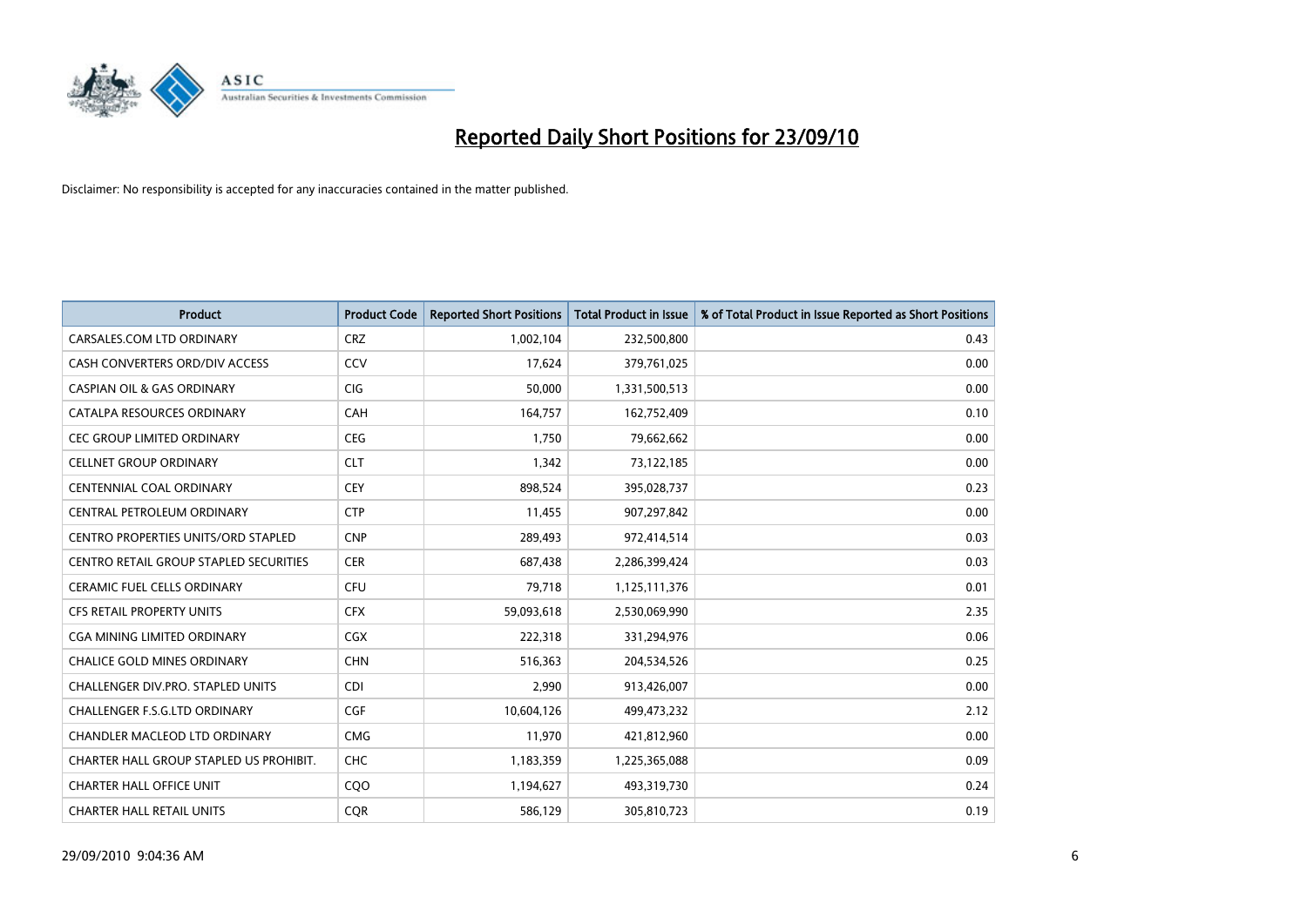

| <b>Product</b>                          | <b>Product Code</b> | <b>Reported Short Positions</b> | <b>Total Product in Issue</b> | % of Total Product in Issue Reported as Short Positions |
|-----------------------------------------|---------------------|---------------------------------|-------------------------------|---------------------------------------------------------|
| CHEMGENEX PHARMACEUT ORDINARY           | <b>CXS</b>          | 221,509                         | 283,348,870                   | 0.08                                                    |
| CITADEL RESOURCE GRP ORDINARY           | CGG                 | 3,225,234                       | 2,367,460,116                 | 0.13                                                    |
| CITIGOLD CORP LTD ORDINARY              | <b>CTO</b>          | 2,098,686                       | 964,512,301                   | 0.22                                                    |
| CLINUVEL PHARMACEUT. ORDINARY           | <b>CUV</b>          | 41,277                          | 303,443,665                   | 0.01                                                    |
| <b>CLOUGH LIMITED ORDINARY</b>          | <b>CLO</b>          | 426.903                         | 771,806,269                   | 0.05                                                    |
| COAL & ALLIED ORDINARY                  | <b>CNA</b>          | 988                             | 86,584,735                    | 0.00                                                    |
| COAL OF AFRICA LTD ORDINARY             | <b>CZA</b>          | 1,413,317                       | 530,514,663                   | 0.27                                                    |
| <b>COALSPUR MINES LTD ORDINARY</b>      | <b>CPL</b>          | 762,122                         | 379,088,134                   | 0.20                                                    |
| COCA-COLA AMATIL ORDINARY               | <b>CCL</b>          | 4,425,734                       | 754,615,919                   | 0.57                                                    |
| <b>COCHLEAR LIMITED ORDINARY</b>        | <b>COH</b>          | 785,236                         | 56,574,987                    | 1.38                                                    |
| COCKATOO COAL ORDINARY                  | <b>COK</b>          | 2,912,761                       | 602,507,380                   | 0.48                                                    |
| <b>COEUR D'ALENE MINES. CDI 1:1</b>     | <b>CXC</b>          | 1,000                           | 4,427,833                     | 0.02                                                    |
| COMMONWEALTH BANK, ORDINARY             | <b>CBA</b>          | 18,125,099                      | 1,548,872,074                 | 1.12                                                    |
| <b>COMMONWEALTH PROP ORDINARY UNITS</b> | <b>CPA</b>          | 18,718,932                      | 2,012,803,230                 | 0.94                                                    |
| <b>COMPASS RESOURCES ORDINARY</b>       | <b>CMR</b>          | 101,480                         | 147,402,920                   | 0.07                                                    |
| COMPUTERSHARE LTD ORDINARY              | <b>CPU</b>          | 4,285,043                       | 555,664,059                   | 0.76                                                    |
| <b>CONNECTEAST GROUP STAPLED</b>        | <b>CEU</b>          | 30,940,716                      | 3,940,145,951                 | 0.79                                                    |
| CONQUEST MINING ORDINARY                | CQT                 | 4,444,232                       | 375,455,470                   | 1.18                                                    |
| CONSOLIDATED MEDIA, ORDINARY            | <b>CMI</b>          | 3,090,744                       | 596,758,471                   | 0.52                                                    |
| <b>CONTANGO MICROCAP ORDINARY</b>       | <b>CTN</b>          | 7,500                           | 150,088,688                   | 0.00                                                    |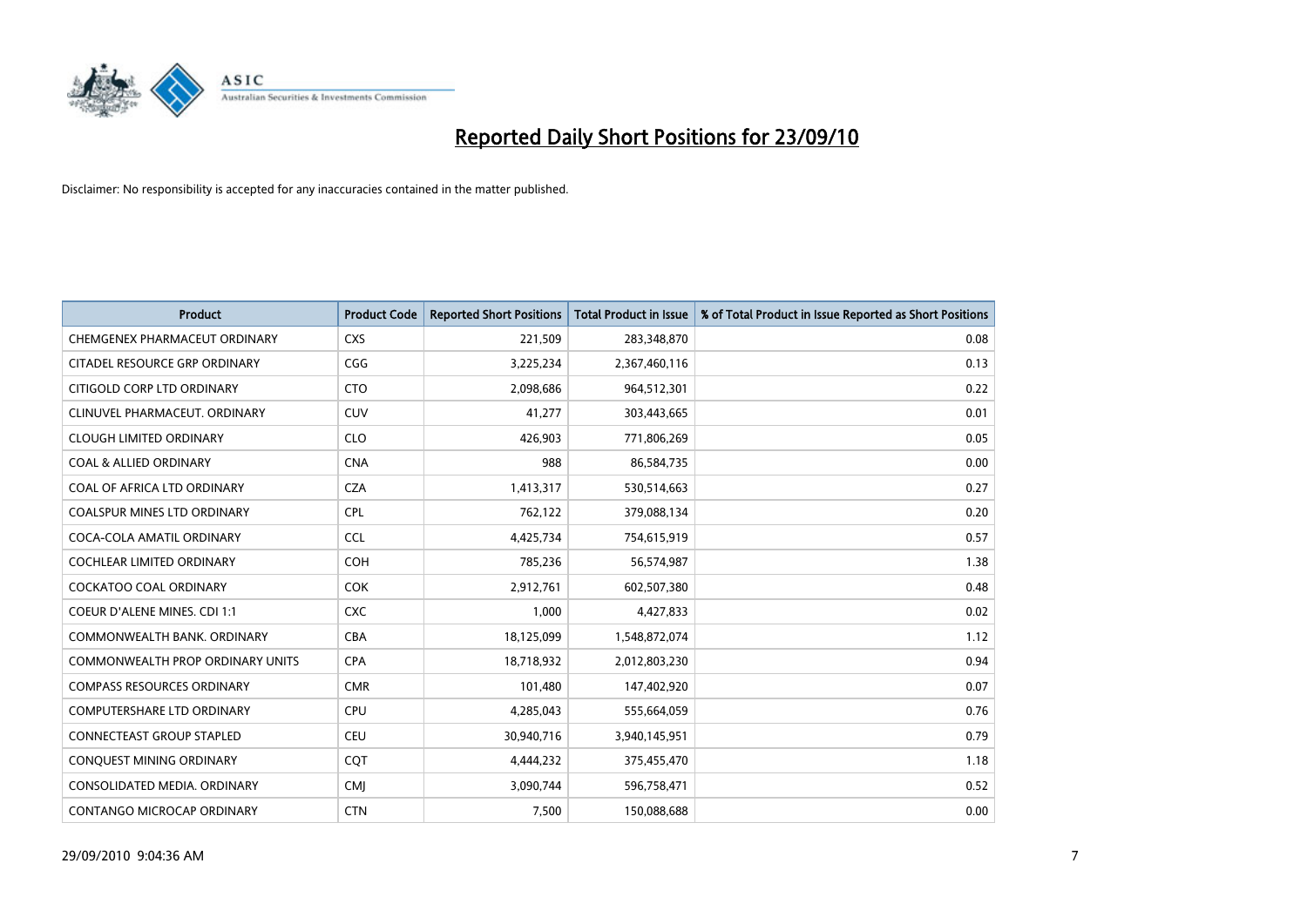

| <b>Product</b>                           | <b>Product Code</b> | <b>Reported Short Positions</b> | <b>Total Product in Issue</b> | % of Total Product in Issue Reported as Short Positions |
|------------------------------------------|---------------------|---------------------------------|-------------------------------|---------------------------------------------------------|
| <b>COOPER ENERGY LTD ORDINARY</b>        | <b>COE</b>          | 58,047                          | 292,576,001                   | 0.02                                                    |
| <b>COPPER STRIKE LTD ORDINARY</b>        | <b>CSE</b>          | 714                             | 129,455,571                   | 0.00                                                    |
| <b>COUNT FINANCIAL ORDINARY</b>          | COU                 | 1,382,550                       | 260,258,799                   | 0.53                                                    |
| CRANE GROUP LIMITED ORDINARY             | <b>CRG</b>          | 3,060,686                       | 78,286,427                    | 3.88                                                    |
| <b>CROMWELL GROUP STAPLED SECURITIES</b> | <b>CMW</b>          | 138,643                         | 901,468,478                   | 0.02                                                    |
| <b>CROWN LIMITED ORDINARY</b>            | <b>CWN</b>          | 5,456,430                       | 753,555,290                   | 0.71                                                    |
| <b>CSG LIMITED ORDINARY</b>              | CSV                 | 323,320                         | 244,269,695                   | 0.14                                                    |
| <b>CSL LIMITED ORDINARY</b>              | <b>CSL</b>          | 10,442,842                      | 549,967,860                   | 1.89                                                    |
| <b>CSR LIMITED ORDINARY</b>              | <b>CSR</b>          | 5,141,918                       | 1,517,907,314                 | 0.31                                                    |
| <b>CUDECO LIMITED ORDINARY</b>           | CDU                 | 849,452                         | 136,065,740                   | 0.64                                                    |
| <b>CUSTOMERS LIMITED ORDINARY</b>        | CUS                 | 151,400                         | 135,521,531                   | 0.11                                                    |
| DART ENERGY LTD ORDINARY                 | <b>DTE</b>          | 1,237,404                       | 419,748,184                   | 0.30                                                    |
| DAVID JONES LIMITED ORDINARY             | <b>DJS</b>          | 19,789,524                      | 510,945,759                   | 3.85                                                    |
| <b>DECMIL GROUP LIMITED ORDINARY</b>     | <b>DCG</b>          | 17,397                          | 123,804,568                   | 0.01                                                    |
| DEEP YELLOW LIMITED ORDINARY             | <b>DYL</b>          | 15,876                          | 1,125,814,458                 | 0.00                                                    |
| DEVINE LIMITED ORDINARY                  | <b>DVN</b>          | 1,000                           | 634,918,223                   | 0.00                                                    |
| DEXUS PROPERTY GROUP STAPLED UNITS       | <b>DXS</b>          | 13,779,495                      | 4,839,024,176                 | 0.28                                                    |
| DISCOVERY METALS LTD ORDINARY            | <b>DML</b>          | 405,875                         | 302,202,585                   | 0.14                                                    |
| <b>DOMINION MINING ORDINARY</b>          | <b>DOM</b>          | 190,895                         | 103,327,059                   | 0.19                                                    |
| DOMINO PIZZA ENTERPR ORDINARY            | <b>DMP</b>          | 2                               | 68,407,674                    | 0.00                                                    |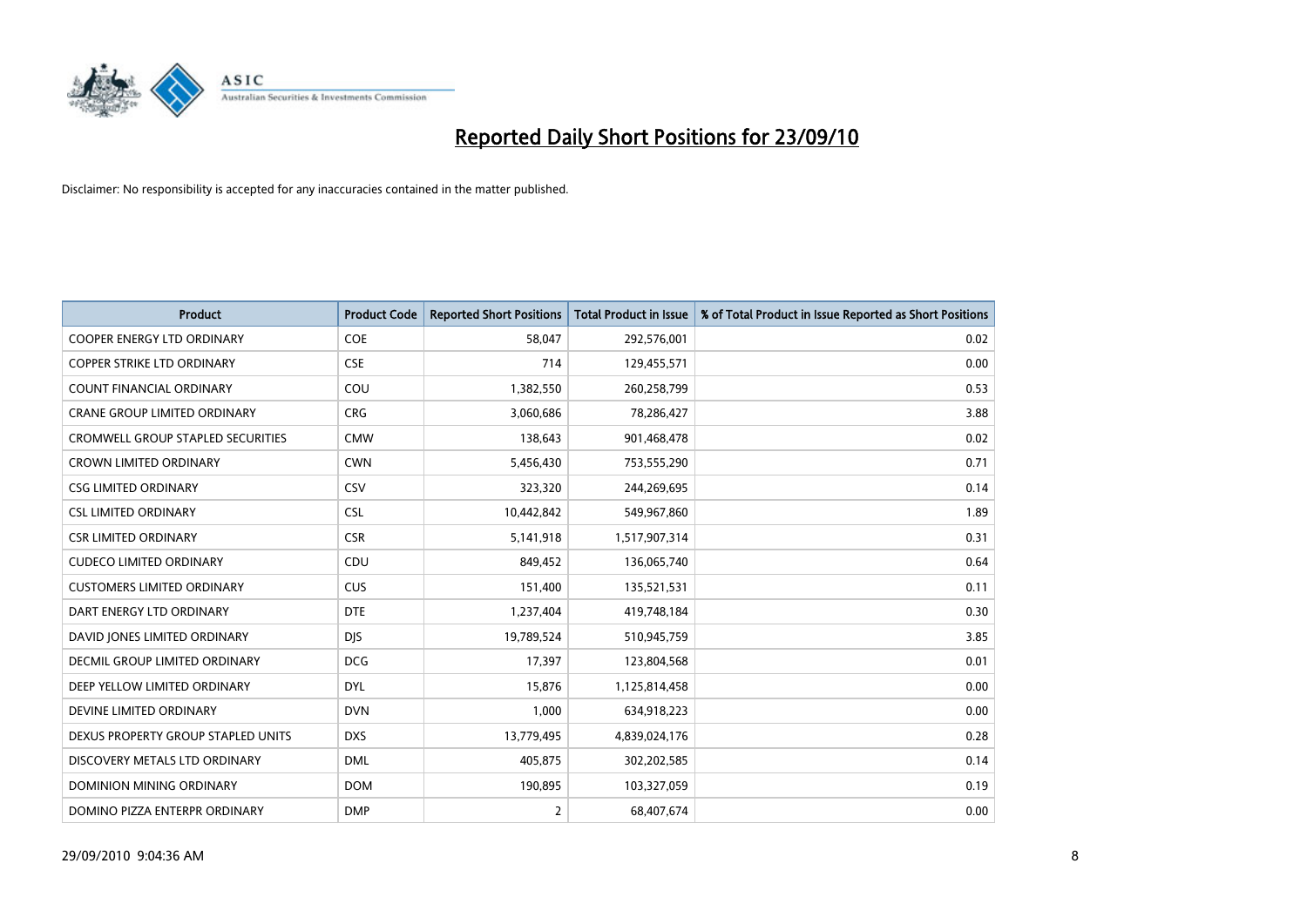

| <b>Product</b>                            | <b>Product Code</b> | <b>Reported Short Positions</b> | <b>Total Product in Issue</b> | % of Total Product in Issue Reported as Short Positions |
|-------------------------------------------|---------------------|---------------------------------|-------------------------------|---------------------------------------------------------|
| DOWNER EDI LIMITED ORDINARY               | <b>DOW</b>          | 2,822,694                       | 338,466,351                   | 0.82                                                    |
| DUET GROUP STAPLED US PROHIBIT.           | <b>DUE</b>          | 1,500,304                       | 887,304,690                   | 0.17                                                    |
| DULUXGROUP LIMITED ORDINARY               | <b>DLX</b>          | 4,376                           | 366,945,710                   | 0.00                                                    |
| EASTERN STAR GAS ORDINARY                 | ESG                 | 4,043,339                       | 991,302,041                   | 0.39                                                    |
| EDT RETAIL TRUST UNITS                    | <b>EDT</b>          | 99,457                          | 4,700,290,868                 | 0.00                                                    |
| <b>ELDERS LIMITED ORDINARY</b>            | <b>ELD</b>          | 16,996,660                      | 448,598,480                   | 3.79                                                    |
| ELDORADO GOLD CORP CDI 1:1                | EAU                 | 40.195                          | 21,671,827                    | 0.18                                                    |
| ELIXIR PETROLEUM LTD ORDINARY             | <b>EXR</b>          | 324,400                         | 188,988,472                   | 0.17                                                    |
| <b>EMECO HOLDINGS ORDINARY</b>            | <b>EHL</b>          | 749,430                         | 631,237,586                   | 0.13                                                    |
| <b>ENERGY RESOURCES ORDINARY 'A'</b>      | <b>ERA</b>          | 736,421                         | 190,737,934                   | 0.37                                                    |
| <b>ENERGY WORLD CORPOR, ORDINARY</b>      | <b>EWC</b>          | 6,652,256                       | 1,561,166,672                 | 0.42                                                    |
| <b>ENTEK ENERGY LTD ORDINARY</b>          | <b>ETE</b>          | 489,903                         | 225,192,535                   | 0.22                                                    |
| <b>ENTELLECT SOLUTIONS ORDINARY</b>       | <b>ESN</b>          | 464,050                         | 1,740,334,200                 | 0.03                                                    |
| <b>ENVESTRA LIMITED ORDINARY</b>          | <b>ENV</b>          | 1,170,872                       | 1,386,827,962                 | 0.09                                                    |
| EQUINOX MINERALS LTD CHESS DEPOSITARY INT | EON                 | 7,260,476                       | 707,868,211                   | 1.02                                                    |
| <b>EVEREST FINANCIAL ORDINARY</b>         | <b>EFG</b>          | 4,300                           | 251,442,316                   | 0.00                                                    |
| <b>EXTRACT RESOURCES ORDINARY</b>         | <b>EXT</b>          | 1,536,333                       | 243,302,298                   | 0.63                                                    |
| FAIRFAX MEDIA LTD ORDINARY                | <b>FXI</b>          | 281,541,577                     | 2,351,955,725                 | 11.97                                                   |
| <b>FANTASTIC HOLDINGS ORDINARY</b>        | <b>FAN</b>          | 3,000                           | 102,693,495                   | 0.00                                                    |
| FERRAUS LIMITED ORDINARY                  | <b>FRS</b>          | 370                             | 202,695,137                   | 0.00                                                    |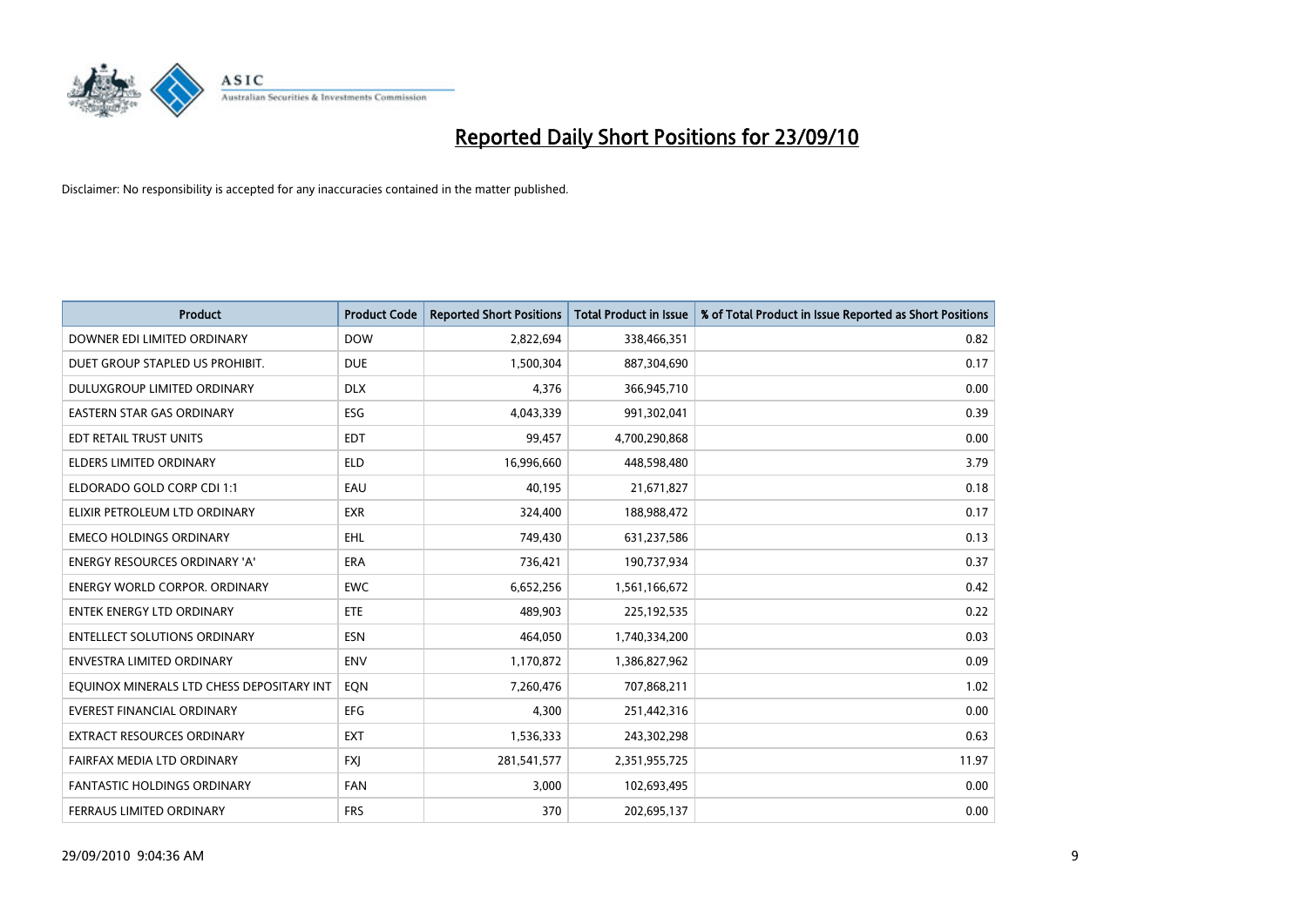

| <b>Product</b>                           | <b>Product Code</b> | <b>Reported Short Positions</b> | Total Product in Issue | % of Total Product in Issue Reported as Short Positions |
|------------------------------------------|---------------------|---------------------------------|------------------------|---------------------------------------------------------|
| FISHER & PAYKEL APP. ORDINARY            | <b>FPA</b>          | 9,720,013                       | 724,235,162            | 1.34                                                    |
| FISHER & PAYKEL H. ORDINARY              | <b>FPH</b>          | 1,917,167                       | 517,418,502            | 0.37                                                    |
| FKP PROPERTY GROUP STAPLED SECURITIES    | <b>FKP</b>          | 4,053,294                       | 1,166,821,398          | 0.34                                                    |
| FLEETWOOD CORP ORDINARY                  | <b>FWD</b>          | 139,720                         | 56,793,098             | 0.25                                                    |
| FLETCHER BUILDING ORDINARY               | <b>FBU</b>          | 758,363                         | 611,250,393            | 0.12                                                    |
| FLEXIGROUP LIMITED ORDINARY              | <b>FXL</b>          | 41,630                          | 275,472,492            | 0.02                                                    |
| <b>FLIGHT CENTRE ORDINARY</b>            | <b>FLT</b>          | 2,715,773                       | 99,784,513             | 2.72                                                    |
| FLINDERS MINES LTD ORDINARY              | <b>FMS</b>          | 20,661,145                      | 1,820,149,571          | 1.14                                                    |
| FORTE ENERGY NL ORDINARY                 | <b>FTE</b>          | 2,658,986                       | 580,658,031            | 0.46                                                    |
| FORTESCUE METALS GRP ORDINARY            | <b>FMG</b>          | 22,593,181                      | 3,109,200,216          | 0.70                                                    |
| <b>FOSTER'S GROUP ORDINARY</b>           | FGL                 | 3,675,590                       | 1,930,446,283          | 0.20                                                    |
| FTD CORPORATION ORDINARY                 | <b>FTD</b>          | 8,088                           | 100,421,069            | 0.01                                                    |
| FUNTASTIC LIMITED ORDINARY               | <b>FUN</b>          | 322,528                         | 340,997,682            | 0.09                                                    |
| <b>G.U.D. HOLDINGS ORDINARY</b>          | <b>GUD</b>          | 149,166                         | 67,703,709             | 0.22                                                    |
| <b>GEODYNAMICS LIMITED ORDINARY</b>      | GDY                 | 314,550                         | 292,840,219            | 0.11                                                    |
| <b>GINDALBIE METALS LTD ORDINARY</b>     | <b>GBG</b>          | 9,732,508                       | 849,478,099            | 1.14                                                    |
| <b>GIRALIA RESOURCES NL ORDINARY</b>     | GIR                 | 311,125                         | 179,135,170            | 0.17                                                    |
| <b>GLOBAL MINING ORDINARY</b>            | <b>GMI</b>          | 8,951                           | 191,820,968            | 0.00                                                    |
| <b>GLOUCESTER COAL ORDINARY</b>          | GCL                 | 258,592                         | 81,962,133             | 0.32                                                    |
| <b>GLOUCESTER COAL ORDINARY EX OFFER</b> | GCLN                |                                 | 47,674,118             | 0.00                                                    |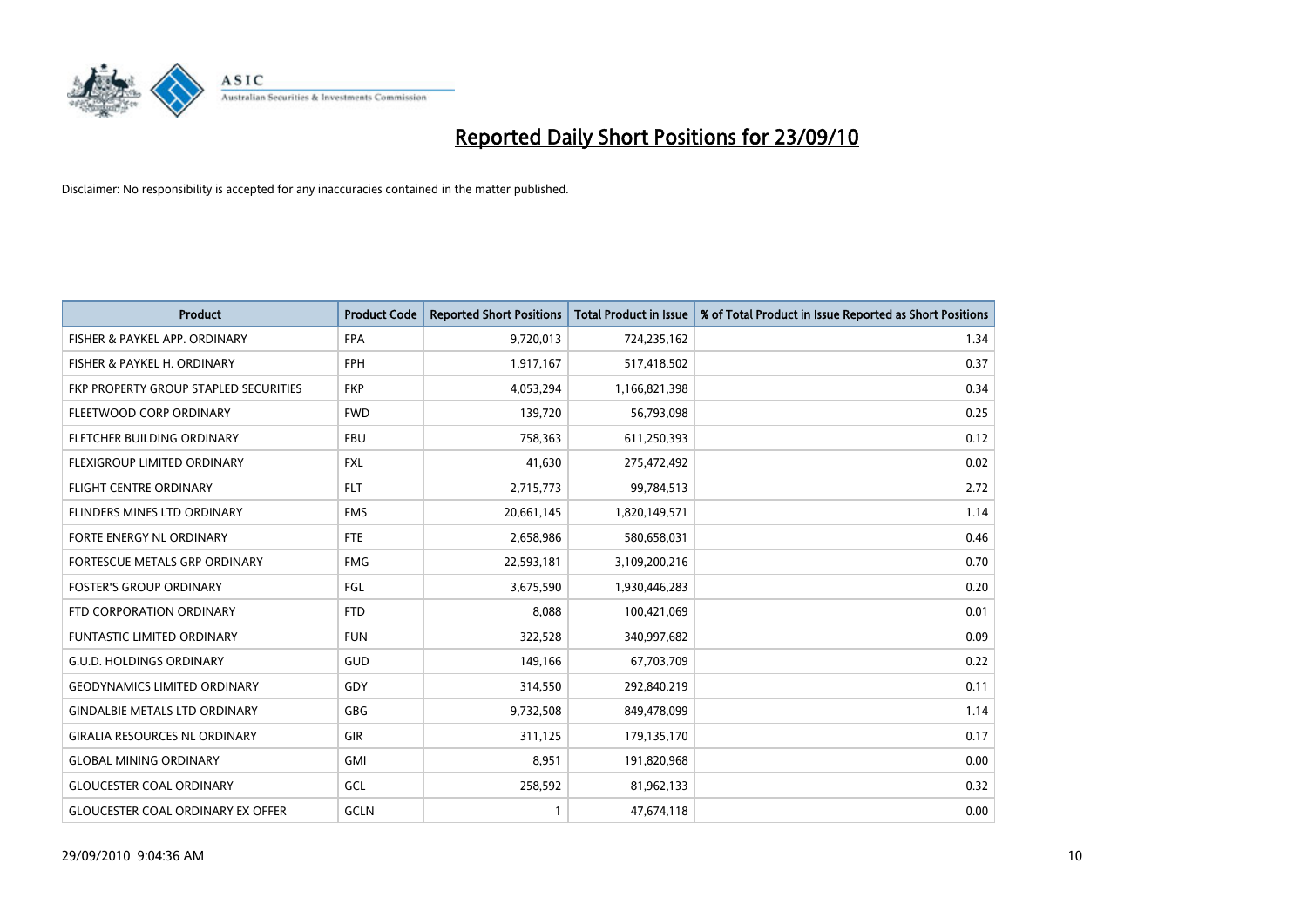

| <b>Product</b>                                   | <b>Product Code</b> | <b>Reported Short Positions</b> | <b>Total Product in Issue</b> | % of Total Product in Issue Reported as Short Positions |
|--------------------------------------------------|---------------------|---------------------------------|-------------------------------|---------------------------------------------------------|
| <b>GME RESOURCES LTD ORDINARY</b>                | <b>GME</b>          | 800                             | 302,352,750                   | 0.00                                                    |
| <b>GOLDEN GATE PETROL ORDINARY</b>               | GGP                 | 11,538                          | 975,826,623                   | 0.00                                                    |
| <b>GOLDEN WEST RESOURCE ORDINARY</b>             | <b>GWR</b>          | 1,617                           | 164,606,127                   | 0.00                                                    |
| <b>GOODMAN FIELDER. ORDINARY</b>                 | <b>GFF</b>          | 14,119,942                      | 1,380,386,438                 | 1.04                                                    |
| <b>GOODMAN GROUP STAPLED US PROHIBIT.</b>        | <b>GMG</b>          | 4,191,647                       | 6,369,751,394                 | 0.06                                                    |
| <b>GPT GROUP STAPLED SEC.</b>                    | <b>GPT</b>          | 9,520,745                       | 1,855,529,431                 | 0.50                                                    |
| <b>GRAINCORP LIMITED A CLASS ORDINARY</b>        | <b>GNC</b>          | 987,615                         | 198,318,900                   | 0.50                                                    |
| <b>GRANGE RESOURCES. ORDINARY</b>                | <b>GRR</b>          | 2,097,898                       | 1,152,077,403                 | 0.18                                                    |
| <b>GREENLAND MIN EN LTD ORDINARY</b>             | GGG                 | 135,000                         | 249,905,308                   | 0.05                                                    |
| <b>GRYPHON MINERALS LTD ORDINARY</b>             | GRY                 | 547,482                         | 248,225,371                   | 0.22                                                    |
| <b>GUINNESS PEAT GROUP. CHESS DEPOSITARY INT</b> | <b>GPG</b>          | 55                              | 294,780,387                   | 0.00                                                    |
| <b>GUNNS LIMITED ORDINARY</b>                    | <b>GNS</b>          | 14,615,223                      | 806,734,892                   | 1.79                                                    |
| <b>GWA INTERNATIONAL ORDINARY</b>                | <b>GWT</b>          | 3,892,233                       | 301,102,514                   | 1.31                                                    |
| <b>HARVEY NORMAN ORDINARY</b>                    | <b>HVN</b>          | 36,785,818                      | 1,062,316,784                 | 3.45                                                    |
| HASTIE GROUP LIMITED ORDINARY                    | <b>HST</b>          | 188,496                         | 239,716,924                   | 0.08                                                    |
| HASTINGS DIVERSIFIED STAPLED SECURITY            | <b>HDF</b>          | 136,860                         | 513,336,482                   | 0.03                                                    |
| HEALTHSCOPE LIMITED ORDINARY                     | <b>HSP</b>          | 544,331                         | 317,335,186                   | 0.17                                                    |
| <b>HEARTWARE INT INC CDI 35:1</b>                | <b>HIN</b>          | 272,008                         | 72,583,000                    | 0.37                                                    |
| <b>HENDERSON GROUP CDI 1:1</b>                   | <b>HGG</b>          | 10,101,992                      | 566,751,863                   | 1.78                                                    |
| HEA HOLDINGS LIMITED ORDINARY                    | <b>HFA</b>          | 1,820,937                       | 469,330,170                   | 0.38                                                    |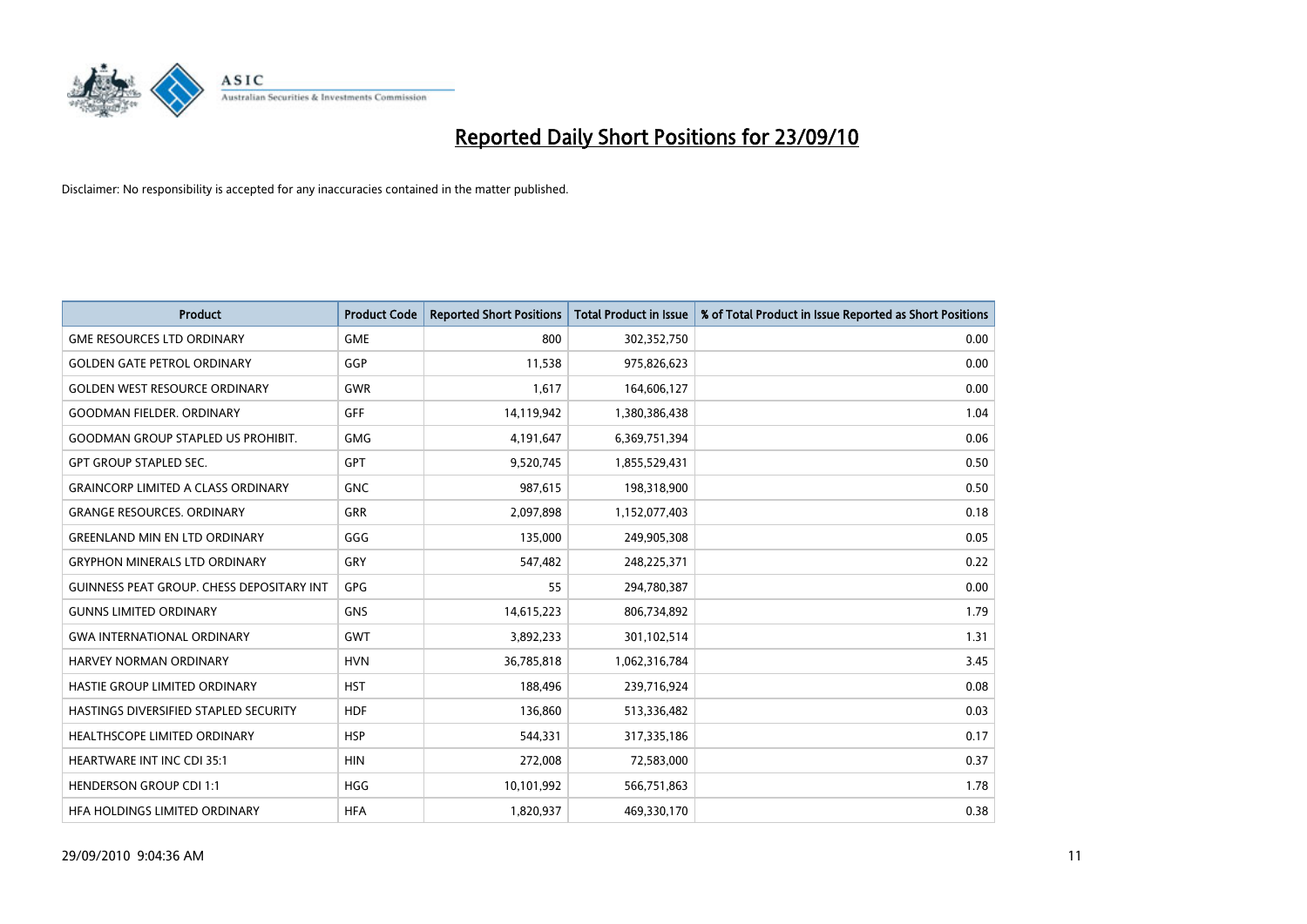

| <b>Product</b>                       | <b>Product Code</b> | <b>Reported Short Positions</b> | <b>Total Product in Issue</b> | % of Total Product in Issue Reported as Short Positions |
|--------------------------------------|---------------------|---------------------------------|-------------------------------|---------------------------------------------------------|
| <b>HIGHLANDS PACIFIC ORDINARY</b>    | <b>HIG</b>          | 2,382,826                       | 683,112,148                   | 0.35                                                    |
| HILLS INDUSTRIES LTD ORDINARY        | HIL                 | 1,105,689                       | 248,219,660                   | 0.45                                                    |
| HORIZON OIL LIMITED ORDINARY         | <b>HZN</b>          | 2,866,071                       | 1,130,311,515                 | 0.25                                                    |
| HUNNU COAL LIMITED ORDINARY          | <b>HUN</b>          | 25,198                          | 109,600,002                   | 0.02                                                    |
| <b>ICON ENERGY LIMITED ORDINARY</b>  | <b>ICN</b>          | 468,142                         | 439,801,394                   | 0.11                                                    |
| <b>IINET LIMITED ORDINARY</b>        | <b>IIN</b>          | 1,354,788                       | 151,948,119                   | 0.88                                                    |
| <b>ILUKA RESOURCES ORDINARY</b>      | <b>ILU</b>          | 6,764,490                       | 418,700,517                   | 1.60                                                    |
| IMF (AUSTRALIA) LTD ORDINARY         | <b>IMF</b>          | 335,697                         | 122,496,819                   | 0.27                                                    |
| IMX RESOURCES LTD ORDINARY           | <b>IXR</b>          | 20,000                          | 260,252,803                   | 0.01                                                    |
| <b>INCITEC PIVOT ORDINARY</b>        | IPL                 | 5,216,988                       | 1,628,730,107                 | 0.31                                                    |
| <b>INDAGO RESOURCES LTD ORDINARY</b> | <b>IDG</b>          | 8,179                           | 87,764,795                    | 0.01                                                    |
| INDEPENDENCE GROUP ORDINARY          | <b>IGO</b>          | 330,333                         | 113,813,539                   | 0.29                                                    |
| <b>INDOPHIL RESOURCES ORDINARY</b>   | <b>IRN</b>          | 332,563                         | 423,428,803                   | 0.07                                                    |
| <b>INDUSTREA LIMITED ORDINARY</b>    | IDL                 | 2,935,261                       | 956,668,877                   | 0.30                                                    |
| INFIGEN ENERGY STAPLED SECURITIES    | <b>IFN</b>          | 4,902,194                       | 761,222,569                   | 0.64                                                    |
| ING INDUSTRIAL FUND UNITS            | <b>IIF</b>          | 4,751,850                       | 2,592,249,647                 | 0.17                                                    |
| ING OFFICE FUND STAPLED SECURITIES   | <b>IOF</b>          | 1,811,567                       | 2,729,071,212                 | 0.07                                                    |
| ING RE COM GROUP STAPLED SECURITIES  | <b>ILF</b>          | 9,075                           | 441,029,194                   | 0.00                                                    |
| INSURANCE AUSTRALIA ORDINARY         | IAG                 | 4,310,504                       | 2,078,994,021                 | 0.18                                                    |
| INTEGRA MINING LTD. ORDINARY         | <b>IGR</b>          | 1,665,453                       | 755,792,394                   | 0.22                                                    |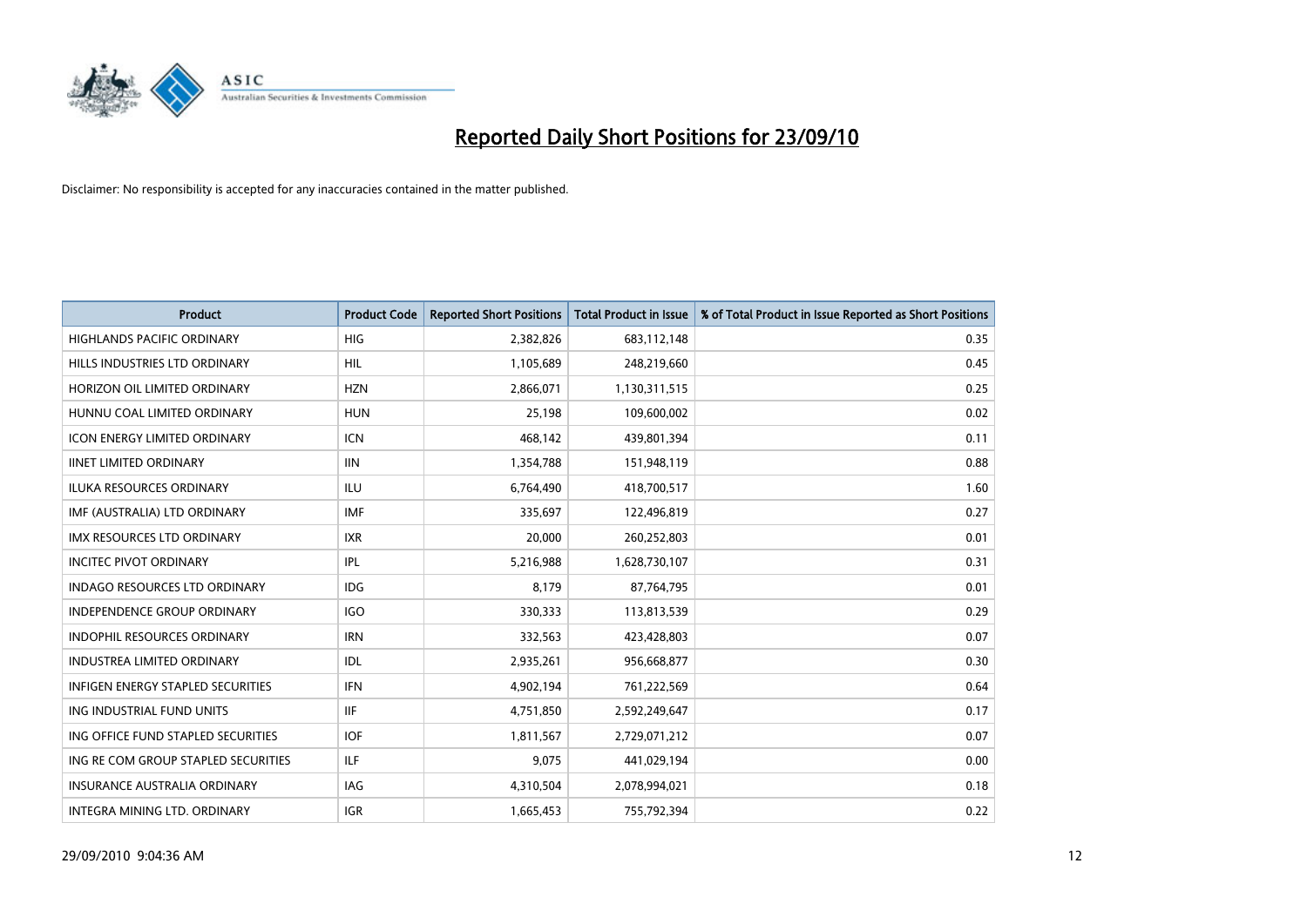

| <b>Product</b>                                  | <b>Product Code</b> | <b>Reported Short Positions</b> | Total Product in Issue | % of Total Product in Issue Reported as Short Positions |
|-------------------------------------------------|---------------------|---------------------------------|------------------------|---------------------------------------------------------|
| <b>INTOLL GROUP STAPLED SECURITIES</b>          | <b>ITO</b>          | 14,806,739                      | 2,261,732,048          | 0.64                                                    |
| <b>INTREPID MINES ORDINARY</b>                  | <b>IAU</b>          | 608,601                         | 431,400,358            | 0.15                                                    |
| <b>INVOCARE LIMITED ORDINARY</b>                | <b>IVC</b>          | 901,727                         | 102,069,091            | 0.89                                                    |
| ION LIMITED ORDINARY                            | <b>ION</b>          | 328,906                         | 256,365,105            | 0.13                                                    |
| <b>IOOF HOLDINGS LTD ORDINARY</b>               | IFL.                | 1,559,976                       | 229,794,395            | 0.67                                                    |
| <b>IRESS MARKET TECH. ORDINARY</b>              | <b>IRE</b>          | 2,068,171                       | 126,018,142            | 1.63                                                    |
| <b>IRON ORE HOLDINGS ORDINARY</b>               | <b>IOH</b>          | 46.361                          | 135,381,616            | 0.03                                                    |
| <b>ISHARES MSCI EAFE CDI 1:1</b>                | <b>IVE</b>          | 76,019                          | 590,400,000            | 0.01                                                    |
| <b>ISHARES MSCI EM MKTS CDI 1:1</b>             | <b>IEM</b>          | 60,151                          | 425,700,000            | 0.01                                                    |
| <b>ISOFT GROUP LIMITED ORDINARY</b>             | <b>ISF</b>          | 21,432,419                      | 1,070,595,874          | 2.00                                                    |
| <b>IVANHOE AUSTRALIA ORDINARY</b>               | <b>IVA</b>          |                                 | 417,852,103            | 0.00                                                    |
| <b>JABIRU METALS LTD ORDINARY</b>               | <b>JML</b>          | 508,690                         | 552,619,180            | 0.09                                                    |
| <b>IAMES HARDIE INDUST CHESS DEPOSITARY INT</b> | <b>IHX</b>          | 12,219,470                      | 435,726,268            | 2.77                                                    |
| <b>JAMESON RESOURCES ORDINARY</b>               | JAL                 | 1,600,000                       | 63,885,910             | 2.50                                                    |
| <b>JB HI-FI LIMITED ORDINARY</b>                | <b>IBH</b>          | 6,449,542                       | 109,147,279            | 5.92                                                    |
| <b>KAGARA LTD ORDINARY</b>                      | KZL                 | 3,408,503                       | 707,789,717            | 0.49                                                    |
| KAROON GAS AUSTRALIA ORDINARY                   | <b>KAR</b>          | 299,124                         | 177,546,198            | 0.15                                                    |
| KATHMANDU HOLD LTD ORDINARY                     | <b>KMD</b>          | 545,840                         | 200,000,000            | 0.27                                                    |
| <b>KEYBRIDGE CAPITAL ORDINARY</b>               | <b>KBC</b>          | 5,999                           | 172,070,564            | 0.00                                                    |
| KIMBERLEY METALS LTD ORDINARY                   | <b>KBL</b>          | 2.609                           | 115,216,206            | 0.00                                                    |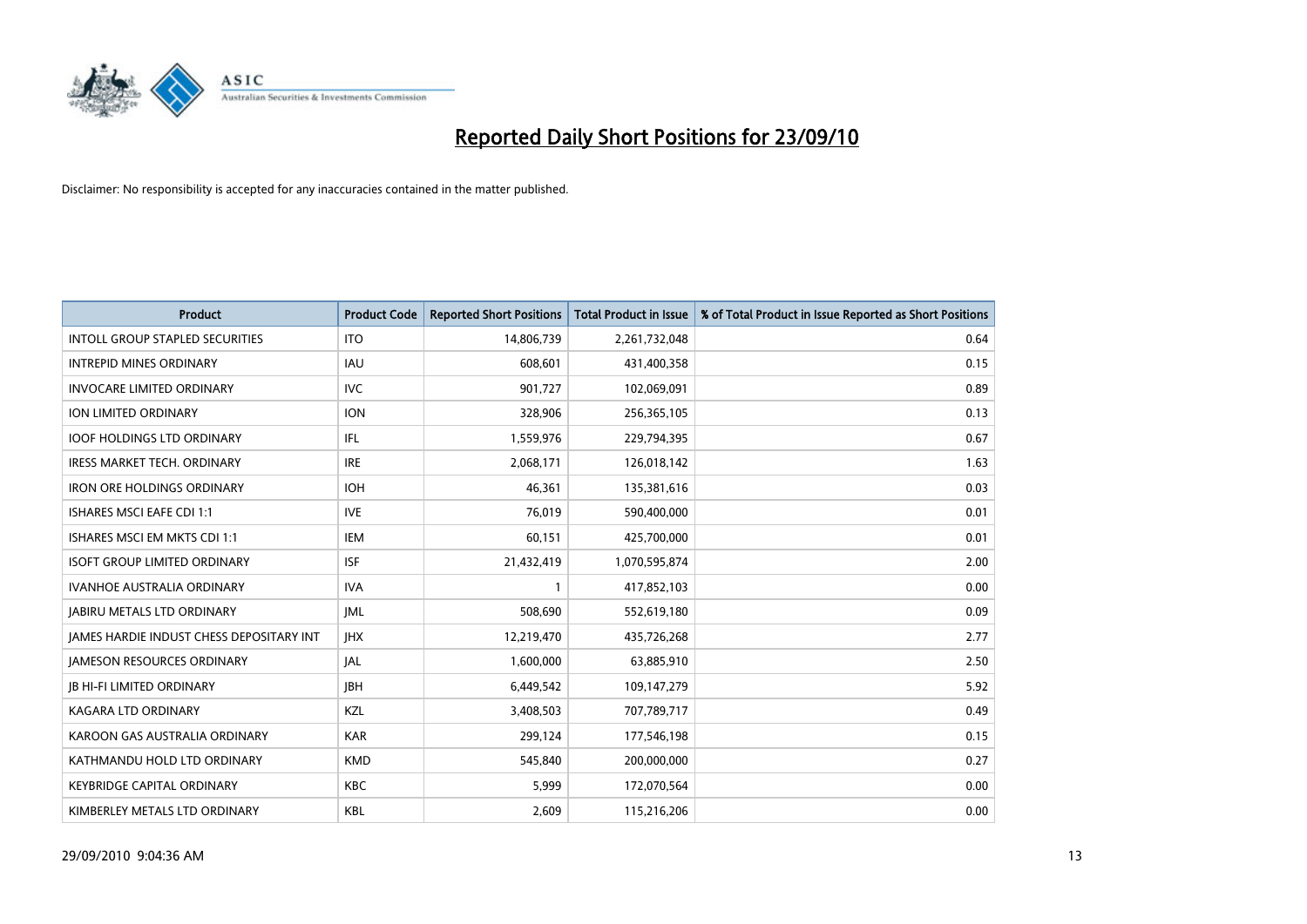

| <b>Product</b>                        | <b>Product Code</b> | <b>Reported Short Positions</b> | Total Product in Issue | % of Total Product in Issue Reported as Short Positions |
|---------------------------------------|---------------------|---------------------------------|------------------------|---------------------------------------------------------|
| KINGSGATE CONSOLID. ORDINARY          | <b>KCN</b>          | 501,949                         | 100,749,116            | 0.48                                                    |
| LEIGHTON HOLDINGS ORDINARY            | LEI                 | 3,763,355                       | 300,747,299            | 1.28                                                    |
| LEND LEASE GROUP UNIT/ORD STAPLED     | LLC                 | 542,738                         | 565,558,754            | 0.09                                                    |
| LINC ENERGY LTD ORDINARY              | <b>LNC</b>          | 988,754                         | 496,426,738            | 0.21                                                    |
| LYNAS CORPORATION ORDINARY            | <b>LYC</b>          | 9,930,323                       | 1,656,999,093          | 0.60                                                    |
| M2 TELECOMMUNICATION ORDINARY         | <b>MTU</b>          | 2,696                           | 122,123,195            | 0.00                                                    |
| MAC SERVICES (THE) ORDINARY           | <b>MSL</b>          | 39.075                          | 165,966,692            | 0.02                                                    |
| MACARTHUR COAL ORDINARY               | <b>MCC</b>          | 1,010,569                       | 292,483,075            | 0.34                                                    |
| <b>MACMAHON HOLDINGS ORDINARY</b>     | <b>MAH</b>          | 6,707,675                       | 733,711,705            | 0.92                                                    |
| MACO ATLAS ROADS GRP ORDINARY STAPLED | <b>MOA</b>          | 1,075,951                       | 452,345,907            | 0.23                                                    |
| MACQUARIE GROUP LTD ORDINARY          | <b>MOG</b>          | 5,456,649                       | 345,601,301            | 1.58                                                    |
| MAP GROUP STAPLED US PROHIBIT.        | <b>MAP</b>          | 2,048,631                       | 1,861,210,782          | 0.09                                                    |
| <b>MARION ENERGY ORDINARY</b>         | <b>MAE</b>          | 374,994                         | 429,822,043            | 0.09                                                    |
| MCMILLAN SHAKESPEARE ORDINARY         | <b>MMS</b>          | 277,365                         | 67,838,828             | 0.42                                                    |
| MCPHERSON'S LTD ORDINARY              | <b>MCP</b>          | 5,618                           | 71,651,758             | 0.01                                                    |
| MEDUSA MINING LTD ORDINARY            | <b>MML</b>          | 22,020                          | 187,584,911            | 0.02                                                    |
| MELBOURNE IT LIMITED ORDINARY         | <b>MLB</b>          | 150,321                         | 79,572,767             | 0.19                                                    |
| MEO AUSTRALIA LTD ORDINARY            | <b>MEO</b>          | 564,170                         | 477,220,955            | 0.12                                                    |
| <b>MERMAID MARINE ORDINARY</b>        | <b>MRM</b>          | 150,391                         | 187,284,825            | 0.08                                                    |
| MESOBLAST LIMITED ORDINARY            | <b>MSB</b>          | 15,244                          | 154,940,556            | 0.01                                                    |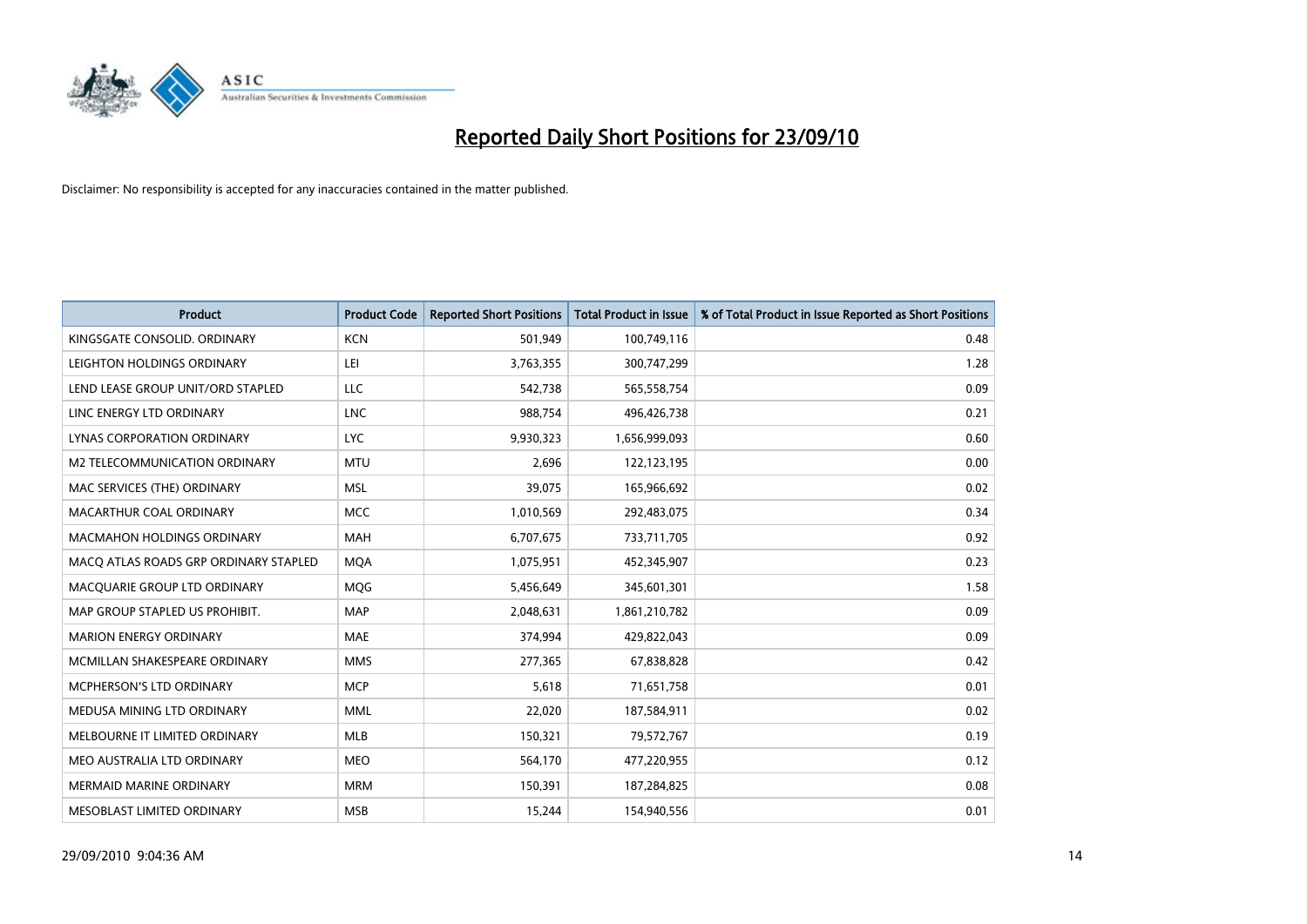

| <b>Product</b>                    | <b>Product Code</b> | <b>Reported Short Positions</b> | Total Product in Issue | % of Total Product in Issue Reported as Short Positions |
|-----------------------------------|---------------------|---------------------------------|------------------------|---------------------------------------------------------|
| METALS X LIMITED ORDINARY         | <b>MLX</b>          | 326,940                         | 1,365,661,782          | 0.03                                                    |
| METCASH LIMITED ORDINARY          | <b>MTS</b>          | 17,363,337                      | 767,434,251            | 2.24                                                    |
| METGASCO LIMITED ORDINARY         | <b>MEL</b>          | 235,435                         | 250,803,468            | 0.09                                                    |
| MICLYN EXP OFFSHR ORDINARY        | <b>MIO</b>          | 602,836                         | 271,700,000            | 0.22                                                    |
| MINARA RESOURCES ORDINARY         | <b>MRE</b>          | 5,514,061                       | 1,167,783,517          | 0.48                                                    |
| MINCOR RESOURCES NL ORDINARY      | <b>MCR</b>          | 654,350                         | 200,608,804            | 0.33                                                    |
| MINERAL DEPOSITS ORDINARY         | <b>MDL</b>          | 919,157                         | 606,441,673            | 0.15                                                    |
| MINERAL RESOURCES. ORDINARY       | <b>MIN</b>          | 355,624                         | 167,620,585            | 0.21                                                    |
| MIRABELA NICKEL LTD ORDINARY      | <b>MBN</b>          | 10,945,382                      | 416,059,630            | 2.61                                                    |
| MIRVAC GROUP STAPLED SECURITIES   | <b>MGR</b>          | 5,201,029                       | 3,415,819,357          | 0.14                                                    |
| MITCHELL COMMUNITCA. ORDINARY     | <b>MCU</b>          | 1,316,057                       | 301,761,208            | 0.44                                                    |
| MOLOPO ENERGY LTD ORDINARY        | <b>MPO</b>          | 222,857                         | 250,972,584            | 0.09                                                    |
| MONADELPHOUS GROUP ORDINARY       | <b>MND</b>          | 1,234,546                       | 87,521,827             | 1.39                                                    |
| MOSAIC OIL NL ORDINARY            | <b>MOS</b>          | 222,890                         | 866,710,775            | 0.03                                                    |
| <b>MOUNT GIBSON IRON ORDINARY</b> | <b>MGX</b>          | 1,844,214                       | 1,079,570,693          | 0.16                                                    |
| MURCHISON METALS LTD ORDINARY     | <b>MMX</b>          | 3,295,932                       | 435,384,268            | 0.77                                                    |
| MYER HOLDINGS LTD ORDINARY        | <b>MYR</b>          | 12,150,940                      | 581,517,884            | 2.10                                                    |
| MYSTATE LIMITED ORDINARY          | <b>MYS</b>          | 1,400                           | 67,439,158             | 0.00                                                    |
| NATIONAL AUST. BANK ORDINARY      | <b>NAB</b>          | 17,674,752                      | 2,133,279,168          | 0.80                                                    |
| NATURAL FUEL LIMITED ORDINARY     | <b>NFL</b>          |                                 | 721,912                | 0.00                                                    |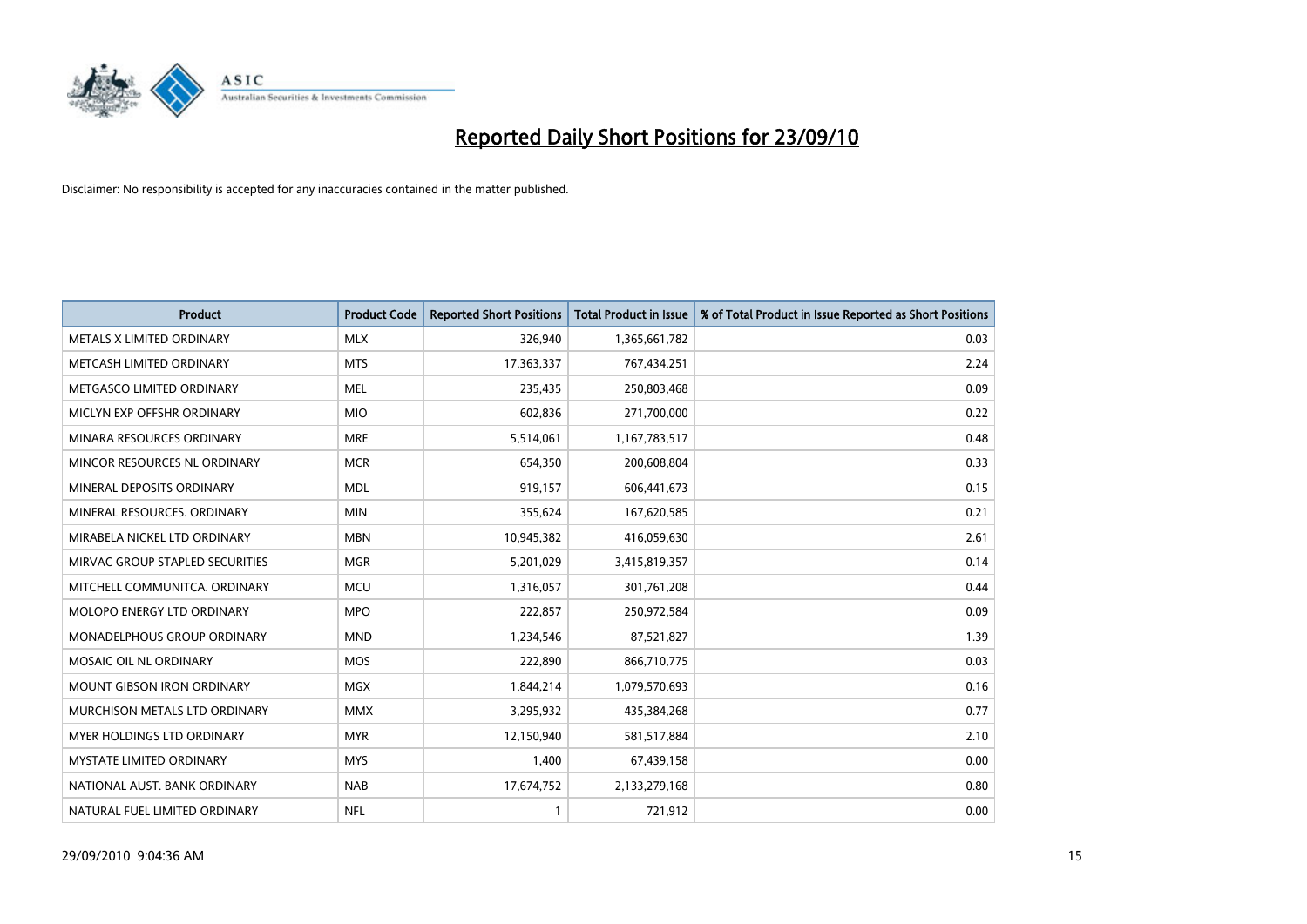

| <b>Product</b>                        | <b>Product Code</b> | <b>Reported Short Positions</b> | <b>Total Product in Issue</b> | % of Total Product in Issue Reported as Short Positions |
|---------------------------------------|---------------------|---------------------------------|-------------------------------|---------------------------------------------------------|
| NAVITAS LIMITED ORDINARY              | <b>NVT</b>          | 599,967                         | 342,361,526                   | 0.17                                                    |
| NEPTUNE MARINE ORDINARY               | <b>NMS</b>          | 1,188,350                       | 438,594,359                   | 0.27                                                    |
| NEW HOPE CORPORATION ORDINARY         | <b>NHC</b>          | 408,865                         | 830,230,549                   | 0.05                                                    |
| NEWCREST MINING ORDINARY              | <b>NCM</b>          | 7,407,202                       | 764,486,927                   | 0.94                                                    |
| NEWS CORP A NON-VOTING CDI            | <b>NWSLV</b>        | 1,319,489                       | 1,828,171,596                 | 0.06                                                    |
| NEWS CORP B VOTING CDI                | <b>NWS</b>          | 8,299,895                       | 798,520,953                   | 1.01                                                    |
| NEXBIS LIMITED ORDINARY               | <b>NBS</b>          | 63,733                          | 498,972,940                   | 0.01                                                    |
| NEXUS ENERGY LIMITED ORDINARY         | <b>NXS</b>          | 5,616,184                       | 988,257,304                   | 0.55                                                    |
| NIB HOLDINGS LIMITED ORDINARY         | <b>NHF</b>          | 108,810                         | 495,431,427                   | 0.02                                                    |
| NICK SCALI LIMITED ORDINARY           | <b>NCK</b>          | 35,846                          | 81,000,000                    | 0.04                                                    |
| NIDO PETROLEUM ORDINARY               | <b>NDO</b>          | 9,159,569                       | 1,080,658,378                 | 0.85                                                    |
| NKWE PLATINUM 10C US COMMON           | <b>NKP</b>          | 104,403                         | 559,451,184                   | 0.02                                                    |
| NORTHERN CREST ORDINARY               | <b>NOC</b>          | 24,345                          | 116,074,781                   | 0.02                                                    |
| NORTHERN IRON LTD ORDINARY            | <b>NFE</b>          | 932,008                         | 292,204,786                   | 0.29                                                    |
| NORTHERN URANIUM ORDINARY             | <b>NTU</b>          | 470,000                         | 113,177,680                   | 0.42                                                    |
| NORTHERN URANIUM RIGHTS 27-SEP-10     | <b>NTURB</b>        | 2,600                           | 103,327,593                   | 0.00                                                    |
| NRW HOLDINGS LIMITED ORDINARY         | <b>NWH</b>          | 184,075                         | 251,223,000                   | 0.07                                                    |
| NUFARM LIMITED ORDINARY               | <b>NUF</b>          | 5,969,307                       | 261,775,731                   | 2.27                                                    |
| OAKTON LIMITED ORDINARY               | <b>OKN</b>          | 504,482                         | 93,622,235                    | 0.54                                                    |
| OCEANAGOLD CORP. CHESS DEPOSITARY INT | <b>OGC</b>          | 499.026                         | 228,572,614                   | 0.22                                                    |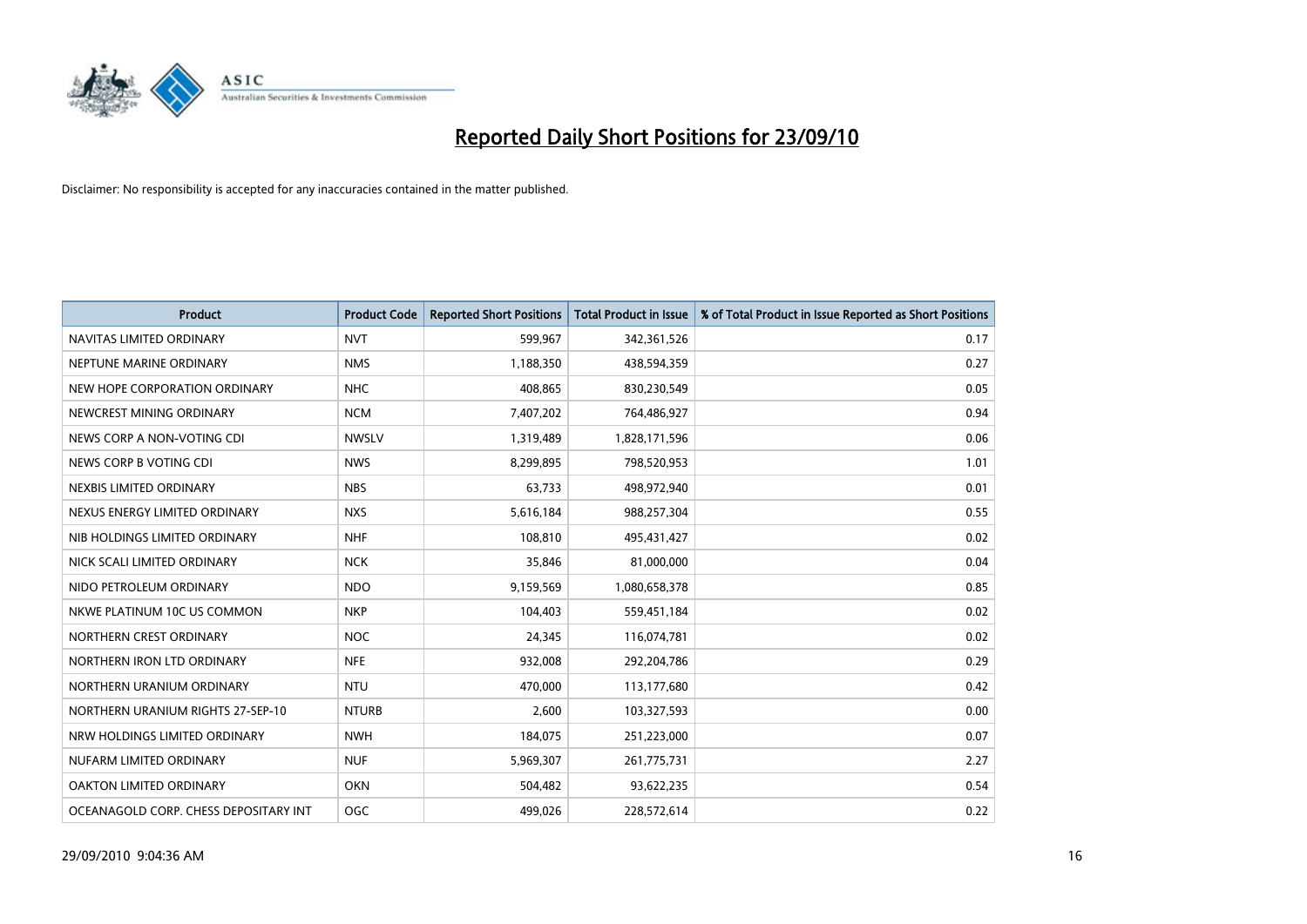

| <b>Product</b>                          | <b>Product Code</b> | <b>Reported Short Positions</b> | Total Product in Issue | % of Total Product in Issue Reported as Short Positions |
|-----------------------------------------|---------------------|---------------------------------|------------------------|---------------------------------------------------------|
| OCEANIA CAPITAL LTD ORDINARY            | <b>OCP</b>          | 2,500                           | 91,921,295             | 0.00                                                    |
| OIL SEARCH LTD ORDINARY                 | OSH                 | 6,989,932                       | 1,308,279,222          | 0.53                                                    |
| OM HOLDINGS LIMITED ORDINARY            | <b>OMH</b>          | 1,398,443                       | 498,485,150            | 0.27                                                    |
| ONESTEEL LIMITED ORDINARY               | OST                 | 3,530,357                       | 1,331,703,666          | 0.25                                                    |
| ORICA LIMITED ORDINARY                  | ORI                 | 3,665,398                       | 362,100,430            | 1.00                                                    |
| ORIGIN ENERGY ORDINARY                  | <b>ORG</b>          | 8,816,909                       | 882,206,872            | 0.96                                                    |
| OTTO ENERGY LIMITED ORDINARY            | <b>OEL</b>          | 109,204                         | 1,134,540,071          | 0.01                                                    |
| OZ MINERALS ORDINARY                    | OZL                 | 106,687,457                     | 3,121,339,730          | 3.41                                                    |
| <b>PACIFIC BRANDS ORDINARY</b>          | <b>PBG</b>          | 7,339,697                       | 931,386,248            | 0.78                                                    |
| PALADIN ENERGY LTD ORDINARY             | <b>PDN</b>          | 17,541,120                      | 718,423,382            | 2.42                                                    |
| PAN PACIFIC PETROL. ORDINARY            | PPP                 | 14                              | 588,612,110            | 0.00                                                    |
| PANAUST LIMITED ORDINARY                | <b>PNA</b>          | 10,720,023                      | 2,954,125,529          | 0.35                                                    |
| PANORAMIC RESOURCES ORDINARY            | PAN                 | 207,403                         | 205,587,842            | 0.11                                                    |
| PAPERLINX LIMITED ORDINARY              | <b>PPX</b>          | 17,221,876                      | 603,580,761            | 2.83                                                    |
| PAPERLINX SPS TRUST STEP UP PERP. PREF. | <b>PXUPA</b>        | 10,000                          | 2,850,000              | 0.35                                                    |
| PATTIES FOODS LTD ORDINARY              | PFL                 |                                 | 138,908,853            | 0.00                                                    |
| PEAK RESOURCES ORDINARY                 | <b>PEK</b>          | 100,000                         | 114,985,900            | 0.09                                                    |
| PEET LIMITED ORDINARY                   | <b>PPC</b>          | 136,047                         | 300,681,486            | 0.04                                                    |
| PENINSULA MINERALS ORDINARY             | <b>PEN</b>          | 5,000                           | 1,633,103,715          | 0.00                                                    |
| PERILYA LIMITED ORDINARY                | PEM                 | 474,318                         | 526,075,563            | 0.09                                                    |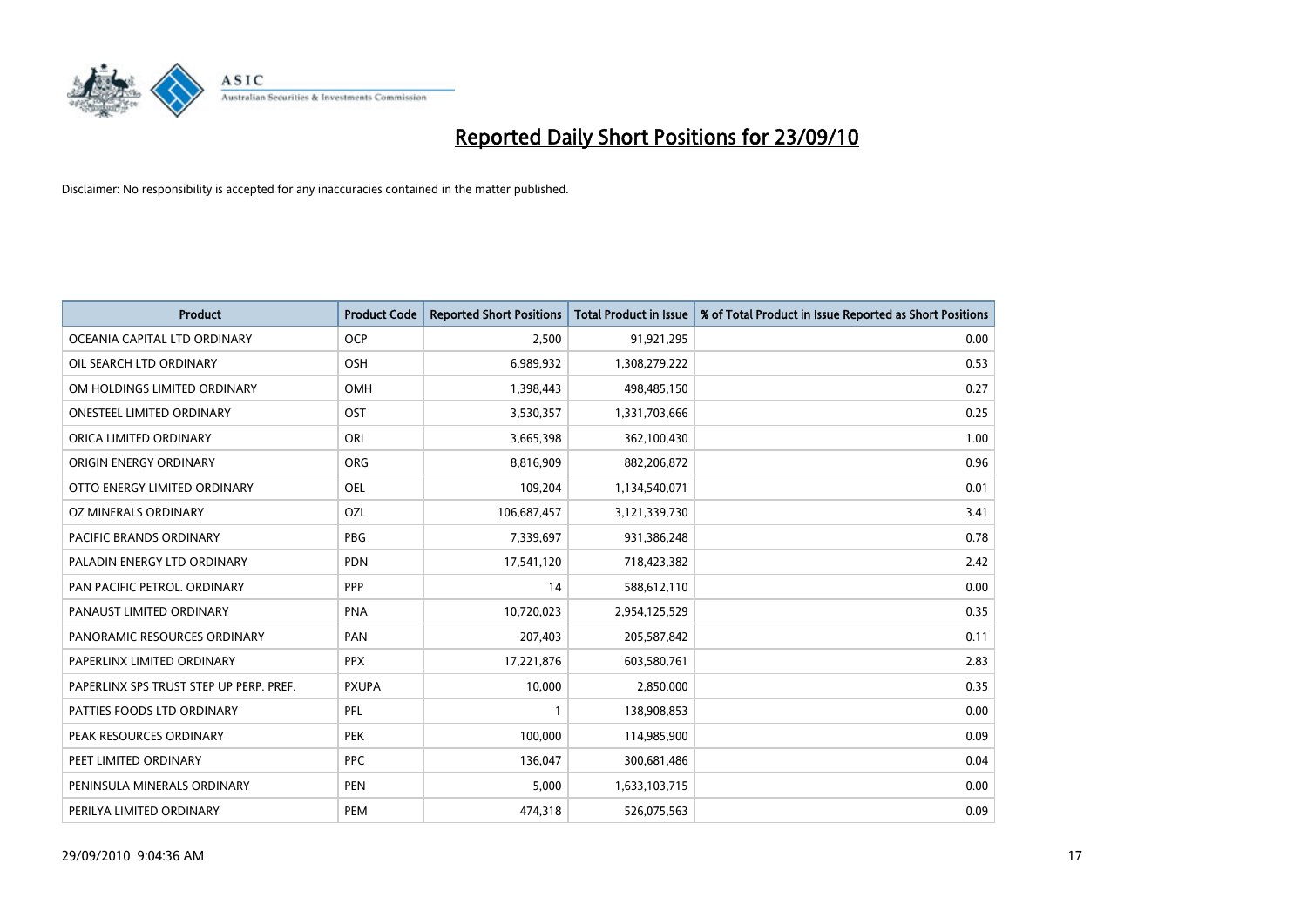

| <b>Product</b>                       | <b>Product Code</b> | <b>Reported Short Positions</b> | Total Product in Issue | % of Total Product in Issue Reported as Short Positions |
|--------------------------------------|---------------------|---------------------------------|------------------------|---------------------------------------------------------|
| PERPETUAL LIMITED ORDINARY           | PPT                 | 2,362,957                       | 43,428,063             | 5.44                                                    |
| PERSEUS MINING LTD ORDINARY          | PRU                 | 56,780                          | 421,307,088            | 0.01                                                    |
| PETSEC ENERGY ORDINARY               | <b>PSA</b>          | 223,332                         | 231,283,622            | 0.10                                                    |
| PHARMAXIS LTD ORDINARY               | <b>PXS</b>          | 1,077,633                       | 225,721,734            | 0.48                                                    |
| PHOTON GROUP LTD ORDINARY            | PGA                 | 2,200,510                       | 187,440,645            | 1.17                                                    |
| PIKE RIVER COAL ORDINARY             | <b>PRC</b>          | 376,320                         | 405,301,433            | 0.09                                                    |
| PLATINUM ASSET ORDINARY              | <b>PTM</b>          | 3,921,268                       | 561,347,878            | 0.68                                                    |
| PLATINUM AUSTRALIA ORDINARY          | <b>PLA</b>          | 5,561,437                       | 321,130,521            | 1.74                                                    |
| PLATINUM CAPITAL LTD ORDINARY        | <b>PMC</b>          |                                 | 163,732,888            | 0.00                                                    |
| PMP LIMITED ORDINARY                 | PMP                 | 1,382,802                       | 335,338,483            | 0.42                                                    |
| PORT BOUVARD LIMITED ORDINARY        | PBD                 | 6,754                           | 593,868,295            | 0.00                                                    |
| PREMIER INVESTMENTS ORDINARY         | <b>PMV</b>          | 67,760                          | 155,030,045            | 0.05                                                    |
| PRIMARY HEALTH CARE ORDINARY         | PRY                 | 12,045,282                      | 491,484,342            | 2.45                                                    |
| PRIME INFR GROUP. STAPLED SECURITIES | PIH                 | 531,644                         | 351,776,795            | 0.15                                                    |
| PRIME MEDIA GRP LTD ORDINARY         | <b>PRT</b>          | $\overline{2}$                  | 366,330,303            | 0.00                                                    |
| PRIMEAG AUSTRALIA ORDINARY           | PAG                 | 311,454                         | 150,569,976            | 0.21                                                    |
| PROGEN PHARMACEUTIC ORDINARY         | PGL                 | 151,596                         | 24,709,097             | 0.61                                                    |
| PROGRAMMED ORDINARY                  | <b>PRG</b>          | 349,456                         | 118,169,908            | 0.30                                                    |
| PROSPERITY RESOURCES ORDINARY        | <b>PSP</b>          | 433,334                         | 301,889,179            | 0.14                                                    |
| PSIVIDA CORP CDI 1:1                 | <b>PVA</b>          | 6,878                           | 7,827,340              | 0.09                                                    |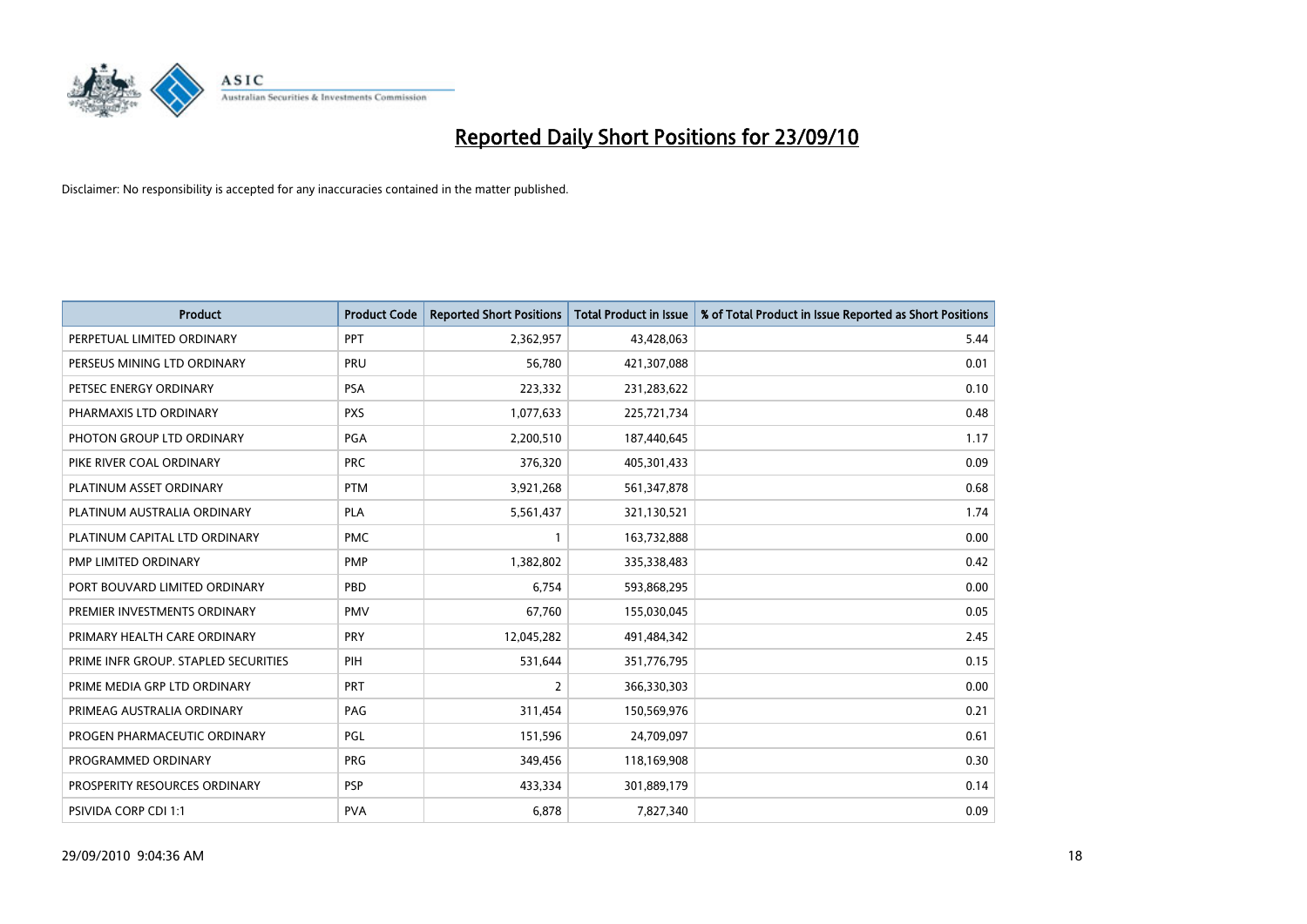

| <b>Product</b>                      | <b>Product Code</b> | <b>Reported Short Positions</b> | <b>Total Product in Issue</b> | % of Total Product in Issue Reported as Short Positions |
|-------------------------------------|---------------------|---------------------------------|-------------------------------|---------------------------------------------------------|
| <b>QANTAS AIRWAYS ORDINARY</b>      | QAN                 | 7,728,243                       | 2,265,123,620                 | 0.35                                                    |
| <b>OBE INSURANCE GROUP ORDINARY</b> | OBE                 | 25,057,162                      | 1,035,095,813                 | 2.39                                                    |
| RAMSAY HEALTH CARE ORDINARY         | <b>RHC</b>          | 2,091,841                       | 202,081,252                   | 1.01                                                    |
| RANGE RESOURCES LTD ORDINARY        | <b>RRS</b>          | 1,250,000                       | 1,162,167,306                 | 0.11                                                    |
| <b>RCR TOMLINSON ORDINARY</b>       | <b>RCR</b>          | 68,067                          | 131,860,172                   | 0.05                                                    |
| <b>REA GROUP ORDINARY</b>           | <b>REA</b>          | 163,978                         | 128,439,366                   | 0.12                                                    |
| <b>RED FORK ENERGY ORDINARY</b>     | <b>RFE</b>          | 7,696                           | 139,535,000                   | 0.01                                                    |
| REDFLEX HOLDINGS ORDINARY           | <b>RDF</b>          | 6,625                           | 110,010,757                   | 0.01                                                    |
| REED RESOURCES LTD ORDINARY         | <b>RDR</b>          | 268,205                         | 192,271,768                   | 0.14                                                    |
| <b>REGIS RESOURCES ORDINARY</b>     | <b>RRL</b>          | 146,047                         | 414,787,125                   | 0.04                                                    |
| RESMED INC CDI 10:1                 | <b>RMD</b>          | 4,950,856                       | 1,516,163,980                 | 0.33                                                    |
| RESOLUTE MINING ORDINARY            | <b>RSG</b>          | 1,566,742                       | 392,874,067                   | 0.41                                                    |
| <b>RESOURCE GENERATION ORDINARY</b> | <b>RES</b>          | 157,911                         | 182,680,530                   | 0.09                                                    |
| <b>RETAIL FOOD GROUP ORDINARY</b>   | <b>RFG</b>          | 86                              | 106,680,807                   | 0.00                                                    |
| REVERSE CORP LIMITED ORDINARY       | <b>REF</b>          | 25,141                          | 92,382,175                    | 0.03                                                    |
| REX MINERALS LIMITED ORDINARY       | <b>RXM</b>          | 23,420                          | 114,609,460                   | 0.02                                                    |
| <b>RIDLEY CORPORATION ORDINARY</b>  | <b>RIC</b>          | 53,937                          | 307,817,071                   | 0.02                                                    |
| RIO TINTO LIMITED ORDINARY          | <b>RIO</b>          | 19,709,725                      | 606,831,240                   | 3.21                                                    |
| <b>RIVERCITY MOTORWAY STAPLED</b>   | <b>RCY</b>          | 299,192                         | 957,010,115                   | 0.03                                                    |
| RIVERSDALE MINING ORDINARY          | <b>RIV</b>          | 882,041                         | 236,033,688                   | 0.36                                                    |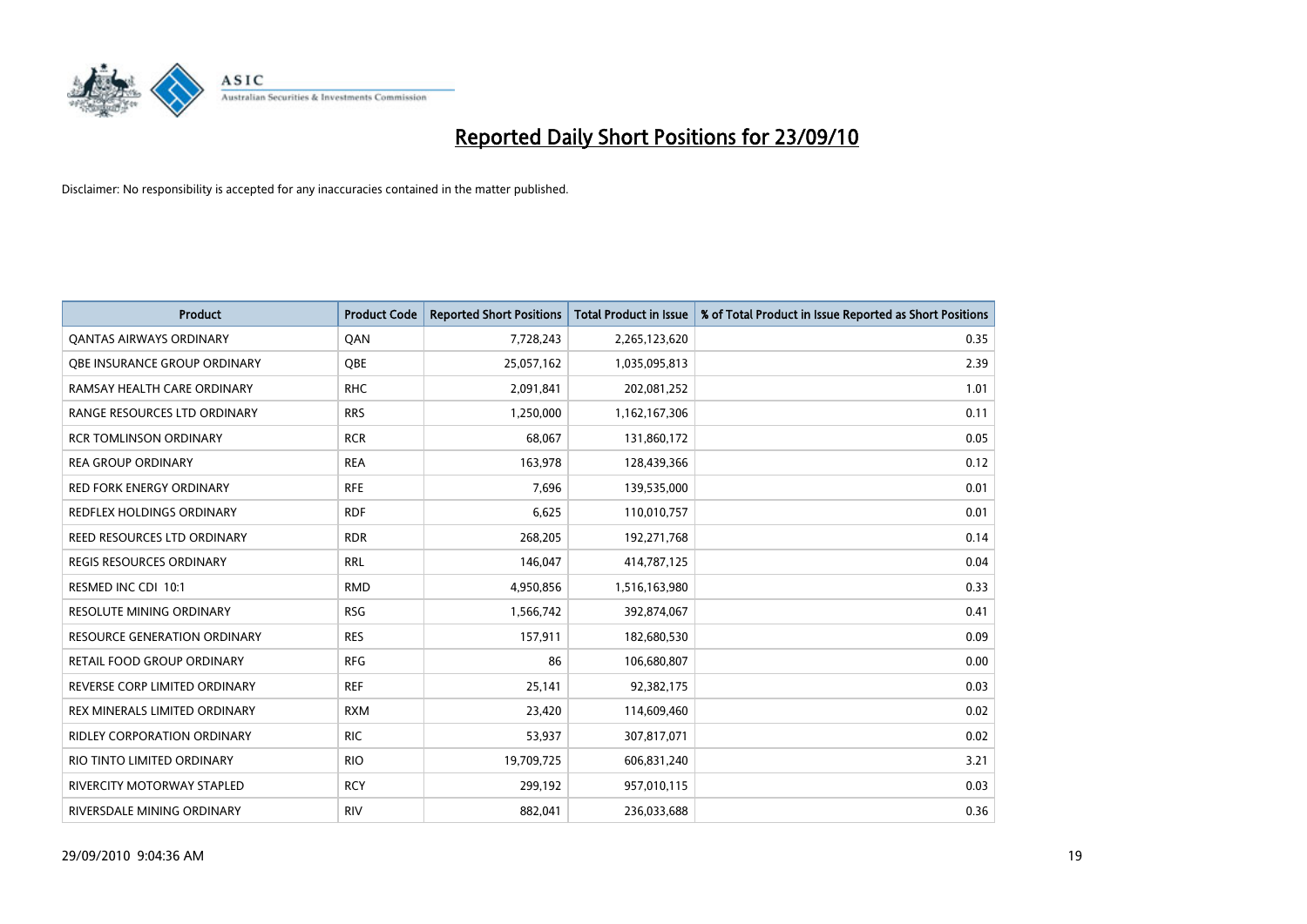

| <b>Product</b>                           | <b>Product Code</b> | <b>Reported Short Positions</b> | <b>Total Product in Issue</b> | % of Total Product in Issue Reported as Short Positions |
|------------------------------------------|---------------------|---------------------------------|-------------------------------|---------------------------------------------------------|
| ROC OIL COMPANY ORDINARY                 | <b>ROC</b>          | 4,843,410                       | 713,154,560                   | 0.68                                                    |
| SALMAT LIMITED ORDINARY                  | <b>SLM</b>          | 84,627                          | 159,134,483                   | 0.05                                                    |
| SAMSON OIL & GAS LTD ORDINARY            | SSN                 | 110,000                         | 1,663,905,592                 | 0.01                                                    |
| SANDFIRE RESOURCES ORDINARY              | <b>SFR</b>          | 39,737                          | 131,534,760                   | 0.03                                                    |
| <b>SANTOS LTD ORDINARY</b>               | <b>STO</b>          | 6,162,165                       | 832,582,523                   | 0.72                                                    |
| SARACEN MINERAL ORDINARY                 | <b>SAR</b>          | 1,193,198                       | 491,818,083                   | 0.24                                                    |
| SEDGMAN LIMITED ORDINARY                 | <b>SDM</b>          | 566,665                         | 205,986,681                   | 0.26                                                    |
| SEEK LIMITED ORDINARY                    | <b>SEK</b>          | 4,077,742                       | 336,584,488                   | 1.21                                                    |
| SENETAS CORPORATION ORDINARY             | <b>SEN</b>          | 756,999                         | 461,522,263                   | 0.16                                                    |
| SERVCORP LIMITED ORDINARY                | SRV                 | 102,201                         | 98,440,807                    | 0.10                                                    |
| SERVICE STREAM ORDINARY                  | SSM                 | 344,663                         | 283,418,867                   | 0.12                                                    |
| SEVEN GROUP HOLDINGS ORDINARY            | <b>SVW</b>          | 1,161,925                       | 305,410,281                   | 0.38                                                    |
| SIGMA PHARMACEUTICAL ORDINARY            | <b>SIP</b>          | 8,169,989                       | 1,178,626,572                 | 0.70                                                    |
| SILEX SYSTEMS ORDINARY                   | <b>SLX</b>          | 189.185                         | 149,506,391                   | 0.13                                                    |
| SILVER LAKE RESOURCE ORDINARY            | <b>SLR</b>          | 69,965                          | 178,757,838                   | 0.04                                                    |
| SIMS METAL MGMT LTD ORDINARY             | SGM                 | 2,376,811                       | 203,993,432                   | 1.16                                                    |
| SINGAPORE TELECOMM. CHESS DEPOSITARY INT | SGT                 | 2,718,028                       | 391,702,434                   | 0.69                                                    |
| SKILLED GROUP LTD ORDINARY               | <b>SKE</b>          | 108,070                         | 190,738,408                   | 0.05                                                    |
| SKY CITY ENTERTAIN, ORDINARY             | <b>SKC</b>          | 11,637,773                      | 575,114,687                   | 2.02                                                    |
| SKY NETWORK ORDINARY                     | <b>SKT</b>          | 919,140                         | 389,139,785                   | 0.24                                                    |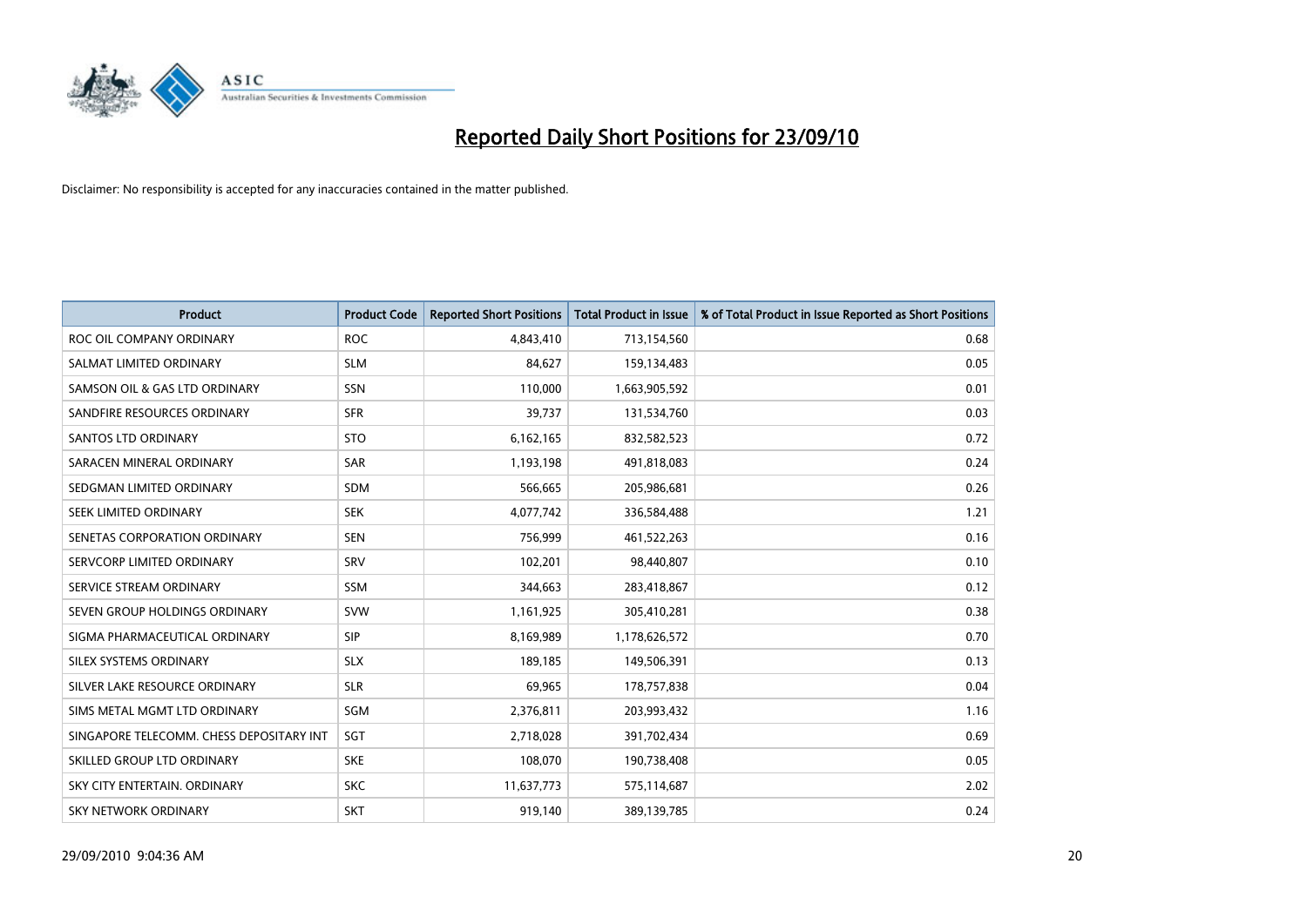

| <b>Product</b>                          | <b>Product Code</b> | <b>Reported Short Positions</b> | <b>Total Product in Issue</b> | % of Total Product in Issue Reported as Short Positions |
|-----------------------------------------|---------------------|---------------------------------|-------------------------------|---------------------------------------------------------|
| SMS MANAGEMENT, ORDINARY                | <b>SMX</b>          | 38.993                          | 67,182,500                    | 0.06                                                    |
| SONIC HEALTHCARE ORDINARY               | <b>SHL</b>          | 4,485,495                       | 388,429,875                   | 1.17                                                    |
| SOUL PATTINSON (W.H) ORDINARY           | SOL                 | 5,410                           | 238,640,580                   | 0.00                                                    |
| SP AUSNET STAPLED SECURITIES            | SPN                 | 7,159,547                       | 2,748,353,504                 | 0.25                                                    |
| SPARK INFRASTRUCTURE STAPLED SECURITIES | SKI                 | 15,870,294                      | 1,031,911,394                 | 1.54                                                    |
| SPDR 200 FUND ETF UNITS                 | STW                 | 2,006                           | 57,828,081                    | 0.00                                                    |
| SPECIALTY FASHION ORDINARY              | SFH                 | 1,353,309                       | 190,964,693                   | 0.72                                                    |
| SPOTLESS GROUP LTD ORDINARY             | SPT                 | 1,252,288                       | 259,309,656                   | 0.49                                                    |
| ST BARBARA LIMITED ORDINARY             | <b>SBM</b>          | 28,536,022                      | 1,953,168,407                 | 1.46                                                    |
| STAGING CONNECTIONS ORDINARY            | <b>STG</b>          | 2,917,189                       | 783,175,134                   | 0.37                                                    |
| STH AMERICAN COR LTD ORDINARY           | SAY                 | 9,200                           | 231,832,027                   | 0.00                                                    |
| STHN CROSS MEDIA ORDINARY               | SXL                 | 88,500                          | 378,827,750                   | 0.02                                                    |
| STOCKLAND UNITS/ORD STAPLED             | SGP                 | 12,493,380                      | 2,383,036,717                 | 0.49                                                    |
| <b>STRAITS RESOURCES ORDINARY</b>       | SRL                 | 5,071,371                       | 255,203,613                   | 1.98                                                    |
| STW COMMUNICATIONS ORDINARY             | SGN                 | 188.223                         | 364,310,964                   | 0.06                                                    |
| SUNCORP-METWAY, ORDINARY                | <b>SUN</b>          | 5,888,946                       | 1,281,390,524                 | 0.44                                                    |
| SUNDANCE RESOURCES ORDINARY             | <b>SDL</b>          | 16,641,946                      | 2,709,995,932                 | 0.62                                                    |
| SUNLAND GROUP LTD ORDINARY              | <b>SDG</b>          | 97,178                          | 251,107,692                   | 0.04                                                    |
| SUPER CHEAP AUTO GRP ORDINARY           | <b>SUL</b>          | 401,427                         | 127,890,079                   | 0.31                                                    |
| SWICK MINING ORDINARY                   | <b>SWK</b>          | 1,548                           | 236,724,970                   | 0.00                                                    |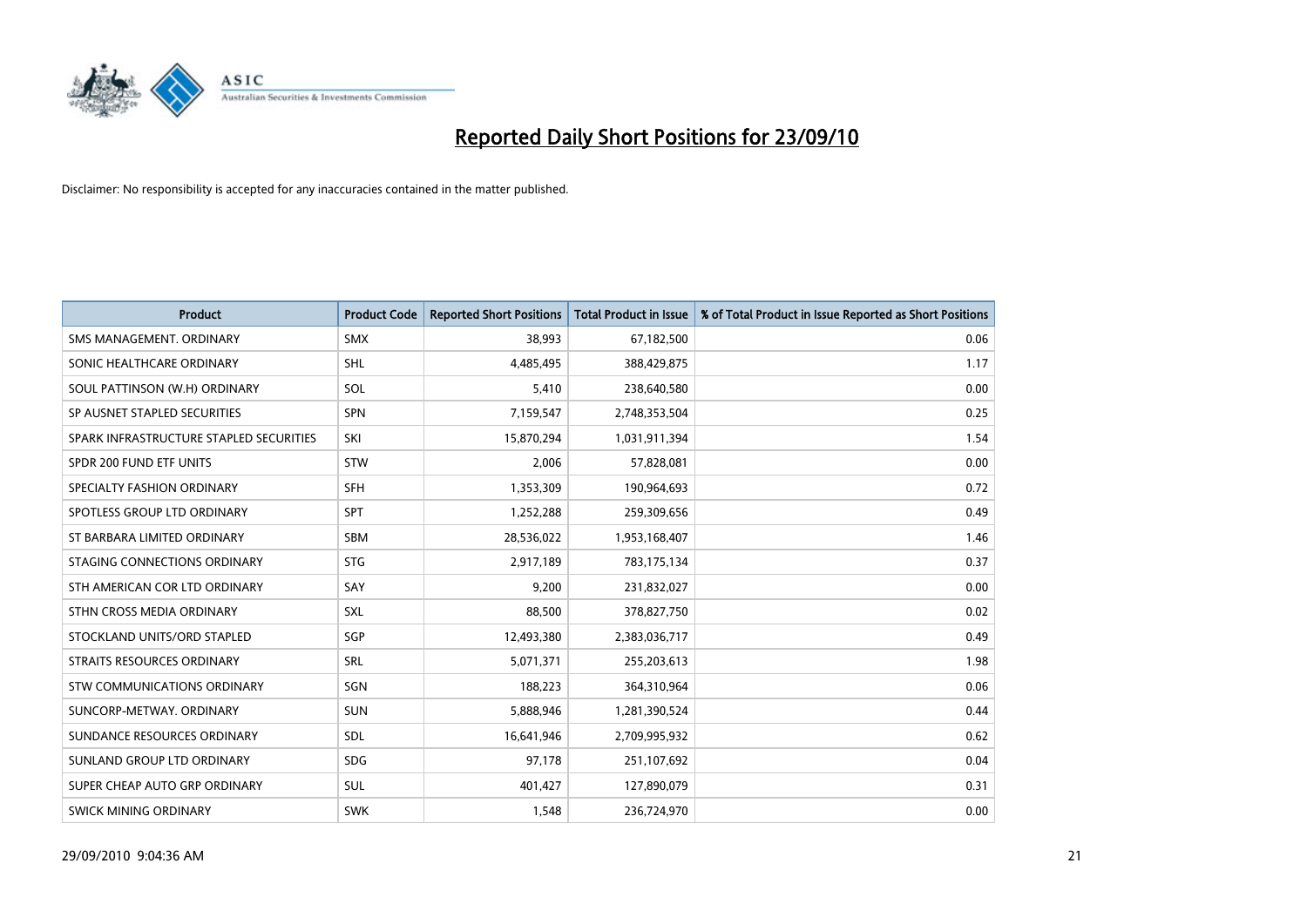

| <b>Product</b>                      | <b>Product Code</b> | <b>Reported Short Positions</b> | Total Product in Issue | % of Total Product in Issue Reported as Short Positions |
|-------------------------------------|---------------------|---------------------------------|------------------------|---------------------------------------------------------|
| SYMEX HOLDINGS ORDINARY             | SYM                 | 6,633                           | 125,037,628            | 0.01                                                    |
| TABCORP HOLDINGS LTD ORDINARY       | <b>TAH</b>          | 7,289,727                       | 616,489,466            | 1.15                                                    |
| <b>TALENT2 INTERNATION ORDINARY</b> | <b>TWO</b>          | $\overline{7}$                  | 141,237,971            | 0.00                                                    |
| TAP OIL LIMITED ORDINARY            | <b>TAP</b>          | 5,923                           | 156,485,921            | 0.00                                                    |
| TASSAL GROUP LIMITED ORDINARY       | <b>TGR</b>          | 3,400,162                       | 144, 197, 882          | 2.35                                                    |
| <b>TATTS GROUP LTD ORDINARY</b>     | <b>TTS</b>          | 11,639,645                      | 1,282,032,285          | 0.91                                                    |
| <b>TELECOM CORPORATION ORDINARY</b> | <b>TEL</b>          | 35,893,702                      | 1,924,215,365          | 1.86                                                    |
| TELSTRA CORPORATION. ORDINARY       | <b>TLS</b>          | 70,559,250                      | 12,443,074,357         | 0.55                                                    |
| TEN NETWORK HOLDINGS ORDINARY       | <b>TEN</b>          | 4,275,906                       | 1,045,236,720          | 0.40                                                    |
| TFS CORPORATION LTD ORDINARY        | <b>TFC</b>          | 63,054                          | 227,360,909            | 0.02                                                    |
| THE REJECT SHOP ORDINARY            | <b>TRS</b>          | 21,263                          | 26,033,570             | 0.09                                                    |
| THOR MINING PLC CHESS DEPOSITARY    | <b>THR</b>          | 2,307                           | 245,247,701            | 0.00                                                    |
| THORN GROUP LIMITED ORDINARY        | <b>TGA</b>          | 2,361                           | 129,459,770            | 0.00                                                    |
| TIMBERCORP LIMITED ORDINARY         | <b>TIM</b>          | 1,171,620                       | 352,071,429            | 0.33                                                    |
| <b>TISHMAN SPEYER UNITS</b>         | <b>TSO</b>          | 50,674                          | 338,440,904            | 0.01                                                    |
| TNG LIMITED ORDINARY                | <b>TNG</b>          | 4,321                           | 258,055,076            | 0.00                                                    |
| TOLL HOLDINGS LTD ORDINARY          | <b>TOL</b>          | 12,538,056                      | 702,867,609            | 1.77                                                    |
| TORO ENERGY LIMITED ORDINARY        | <b>TOE</b>          | 35,404                          | 964,936,676            | 0.00                                                    |
| <b>TOWER AUSTRALIA ORDINARY</b>     | <b>TAL</b>          | 1,042,907                       | 415,928,881            | 0.24                                                    |
| <b>TOWER LIMITED ORDINARY</b>       | <b>TWR</b>          | 689.519                         | 260,631,787            | 0.26                                                    |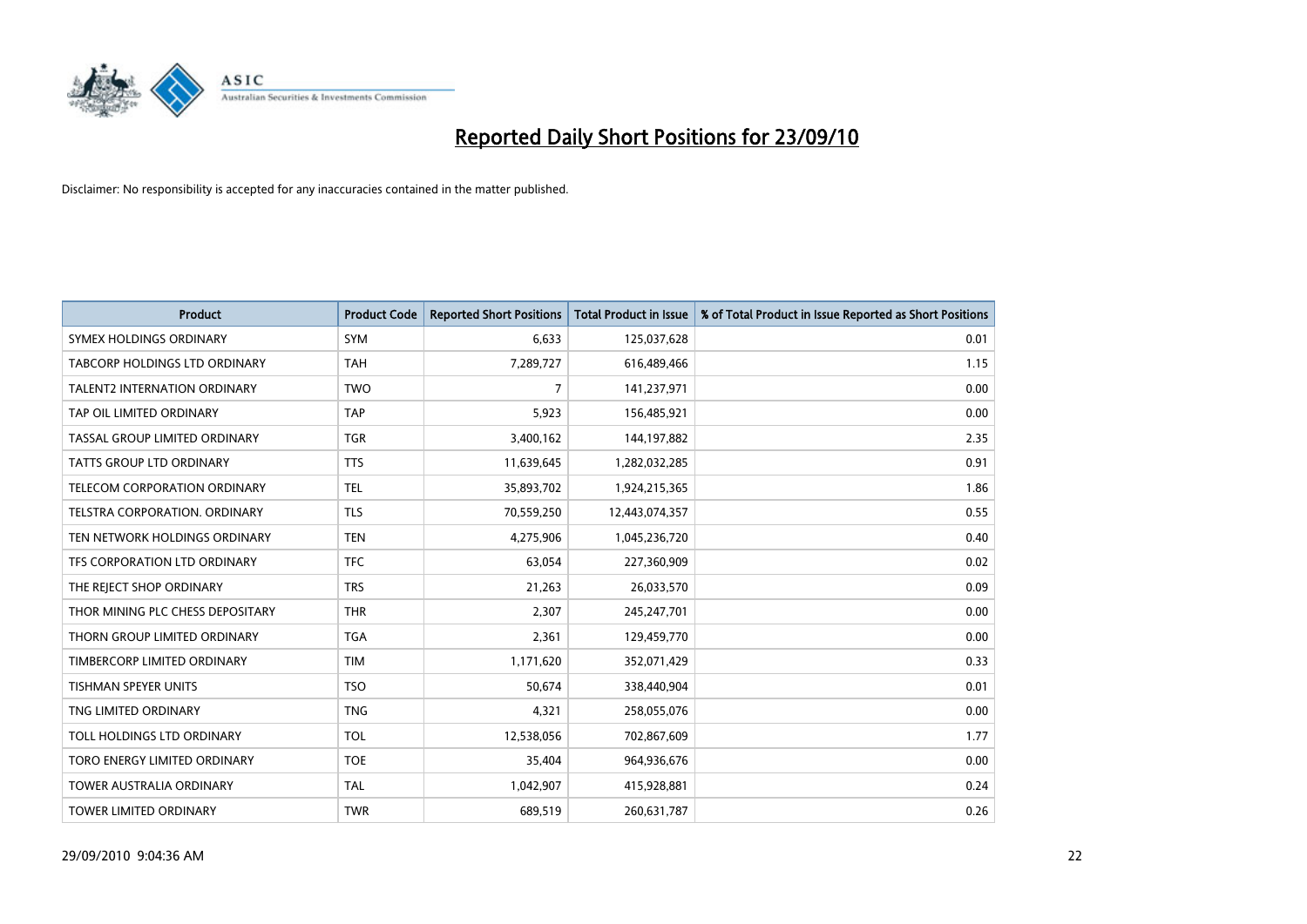

| <b>Product</b>                            | <b>Product Code</b> | <b>Reported Short Positions</b> | Total Product in Issue | % of Total Product in Issue Reported as Short Positions |
|-------------------------------------------|---------------------|---------------------------------|------------------------|---------------------------------------------------------|
| TOX FREE SOLUTIONS ORDINARY               | <b>TOX</b>          | 90,152                          | 91,765,500             | 0.09                                                    |
| TPG TELECOM LIMITED ORDINARY              | <b>TPM</b>          | 1,367,624                       | 767,849,104            | 0.18                                                    |
| TRANSFIELD SERV INFR STAPLED SECURITIES   | <b>TSI</b>          | 198.385                         | 434,862,971            | 0.05                                                    |
| TRANSFIELD SERVICES ORDINARY              | <b>TSE</b>          | 2,298,541                       | 414,278,904            | 0.56                                                    |
| TRANSPACIFIC INDUST, ORDINARY             | <b>TPI</b>          | 12,120,214                      | 960,638,735            | 1.26                                                    |
| TRANSURBAN GROUP TRIPLE STAPLED SEC.      | <b>TCL</b>          | 5,665,726                       | 1,441,290,633          | 0.39                                                    |
| TRINITY GROUP STAPLED SECURITIES          | <b>TCO</b>          | 3,419                           | 231,701,539            | 0.00                                                    |
| TROY RESOURCES NL ORDINARY                | <b>TRY</b>          | 50,488                          | 87,474,323             | 0.06                                                    |
| UGL LIMITED ORDINARY                      | UGL                 | 4,319,552                       | 165,928,705            | 2.57                                                    |
| UNILIFE CORPORATION CDI 6:1               | <b>UNS</b>          | 216,000                         | 238,135,980            | 0.09                                                    |
| UXC LIMITED ORDINARY                      | <b>UXC</b>          | 664,849                         | 295,798,104            | 0.22                                                    |
| VALAD PROPERTY GROUP STAPLED US PROHIBIT. | <b>VPG</b>          | 4,225,799                       | 2,302,129,263          | 0.18                                                    |
| <b>VDM GROUP LIMITED ORDINARY</b>         | <b>VMG</b>          | 11,116                          | 195,613,088            | 0.01                                                    |
| <b>VENTURE MINERALS ORDINARY</b>          | <b>VMS</b>          | 6,500                           | 168, 163, 334          | 0.00                                                    |
| <b>VILLAGE ROADSHOW LTD ORDINARY</b>      | <b>VRL</b>          | 682                             | 114,217,649            | 0.00                                                    |
| VILLAGE ROADSHOW LTD 'A' CLASS PREFERENCE | <b>VRLPA</b>        | 19,559                          | 52,235,451             | 0.04                                                    |
| VIRGIN BLUE HOLDINGS ORDINARY             | <b>VBA</b>          | 18,591,921                      | 2,209,126,568          | 0.82                                                    |
| VISION GROUP HLDGS ORDINARY               | <b>VGH</b>          | 78,000                          | 72,671,765             | 0.11                                                    |
| <b>VITA GROUP LTD ORDINARY</b>            | <b>VTG</b>          | 75,190                          | 142,499,800            | 0.05                                                    |
| VITERRA INC CDI 1:1                       | <b>VTA</b>          | 64,145                          | 68,629,939             | 0.09                                                    |